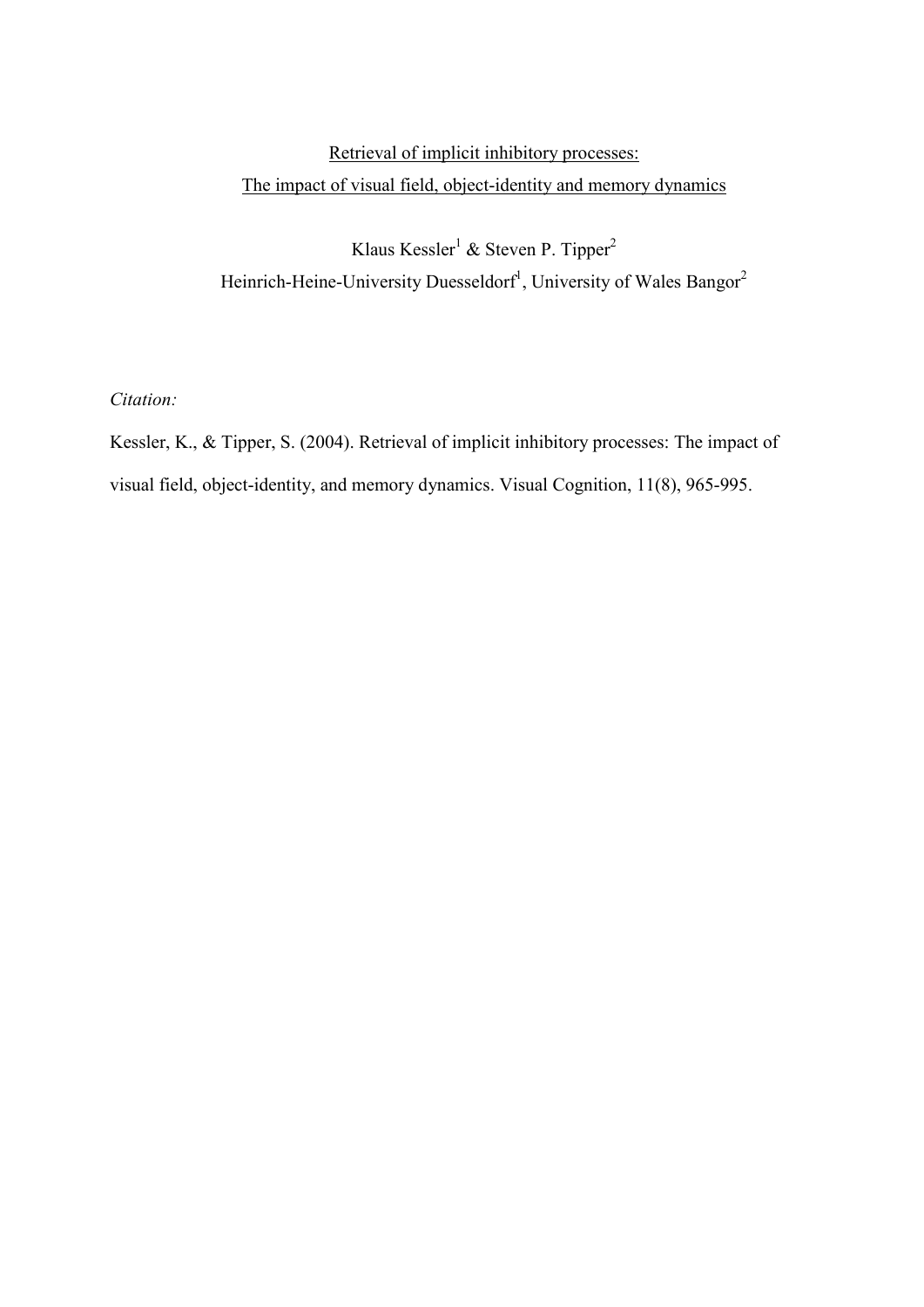#### Abstract

After exogenously cueing attention to a peripheral location, the return of attention and response to the location can be inhibited. We demonstrate that these inhibitory mechanisms of attention can be associated with objects and can be automatically and implicitly retrieved over relatively long periods. Furthermore, we also show that when face stimuli are associated with inhibition, the effect is more robust for faces presented in the left visual field. This effect can be even more spatially specific, where most robust inhibition is obtained for faces presented in the upper as compared to the lower visual field. Finally, it is revealed that the inhibition is associated with an object's identity, as inhibition moves with an object to a new location; and that the retrieved inhibition is only transiently present after retrieval.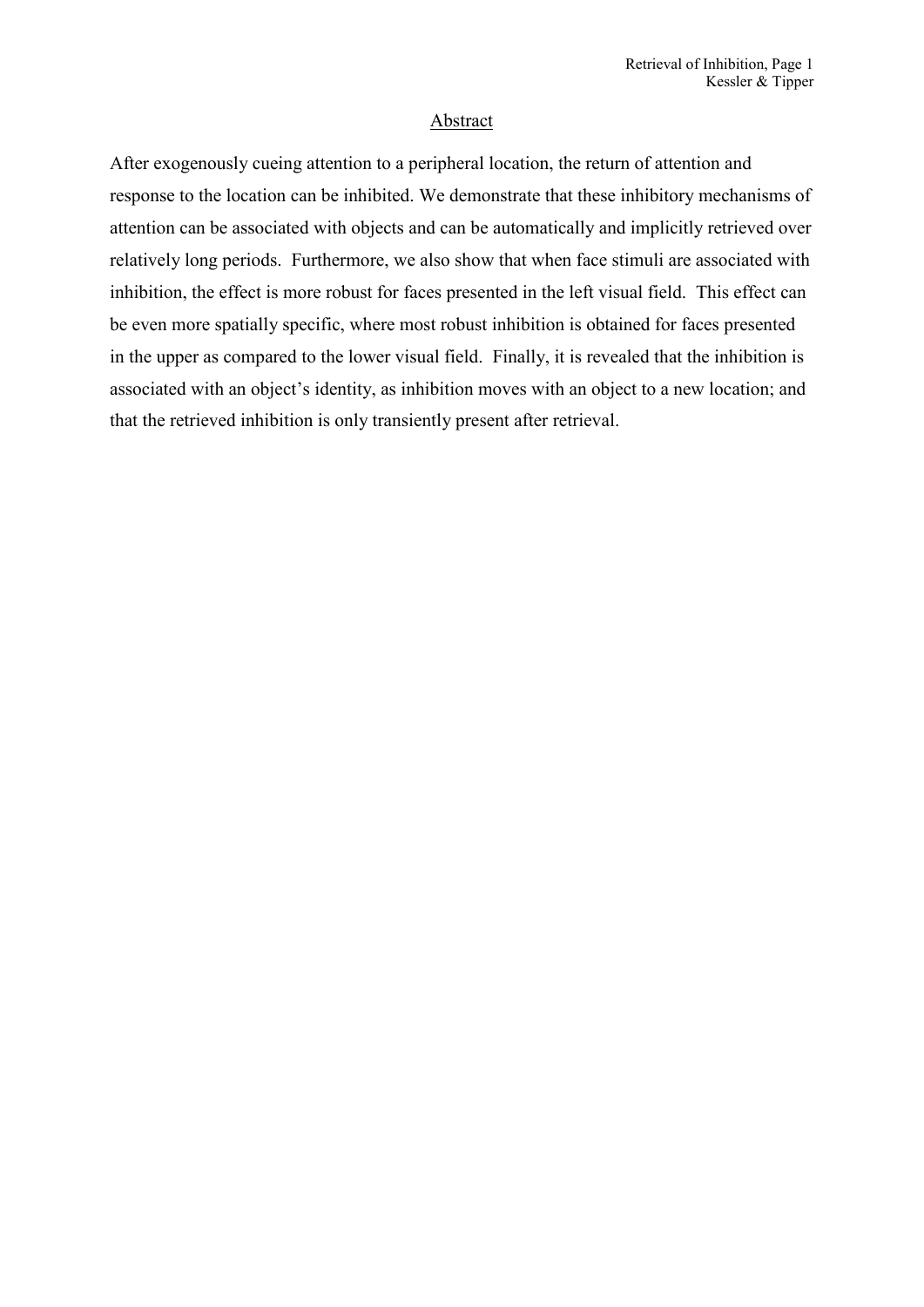# Introduction

When searching the visual environment for an object it is essential that actions towards nonrelevant objects are inhibited and that attention is continually moved to new candidate objects. If attention was to return continuously to previously examined objects, the target may never be found. Posner & Cohen (1984) proposed that inhibition was an essential mechanism to ensure that during search attention continued to move to novel loci. That is, after attention was withdrawn from a particular location, it was inhibited from returning.

Posner and Cohen (1984) provided empirical support for inhibitory mechanism of attention in a very simple and elegant procedure. Boxes were presented to the left and right of fixation within which targets could be presented. Prior to the targets one of the boxes could be cued (e.g., brightened) briefly. Participants were told to ignore this cue and to only respond to the target (e.g., an asterisk presented in one of the boxes). Such an exogenous cue was known to automatically trigger attentional orienting, probably via mid brain systems such as the superior colliculus (Posner Rafal, Choate, & Vaughan, 1985; Rafal, Calabresi, Brennan, & Sciolto, 1989). Shortly after the cue (100ms) detection of targets in the cued box was facilitated, presumably because attention was oriented to this site. However, at a later point in time (e.g., after 300ms) detection of targets at the cued box was inhibited**.** 1

It was initially assumed that inhibition was associated with a location-based representation. That is, attention was inhibited from returning to a particular location. However, Tipper, Driver, and Weaver (1991) argued that the visuomotor system evolved to interact with objects in the world. That is, attention was moved around candidate objects, not randomly through space. Furthermore, it is possible to search for and act upon a moving object. Therefore they proposed that inhibition could be associated with object-based representations. This was confirmed in studies where, after cueing an object, the object moved to a new location before target presentation. The inhibition moved with the object. Further studies have shown that inhibition could in fact be associated with both location and object-based representations **(**Tipper, Weaver, Jerreat & Burak, 1994) and that the object-based effects could generalise to other paradigms (e.g. Behrmann, Zemel & Mozer, 1998; Egly, Driver & Rafal, 1994;

 $\overline{a}$ 

<sup>&</sup>lt;sup>1</sup> There has been some debate as to whether inhibition is solely inhibition of spatial orienting of attention (inhibition of return- IOR) and/or is inhibition of responses evoked by the cue (e.g., Klein & Taylor, 1994). We acknowledge this point and note that this article does not distinguish between the spatial orienting or response aspects of inhibition. Rather, we are simply attempting to demonstrate retrieval of inhibitory states, and future work will be necessary to isolate the specific components of the retrieved inhibition.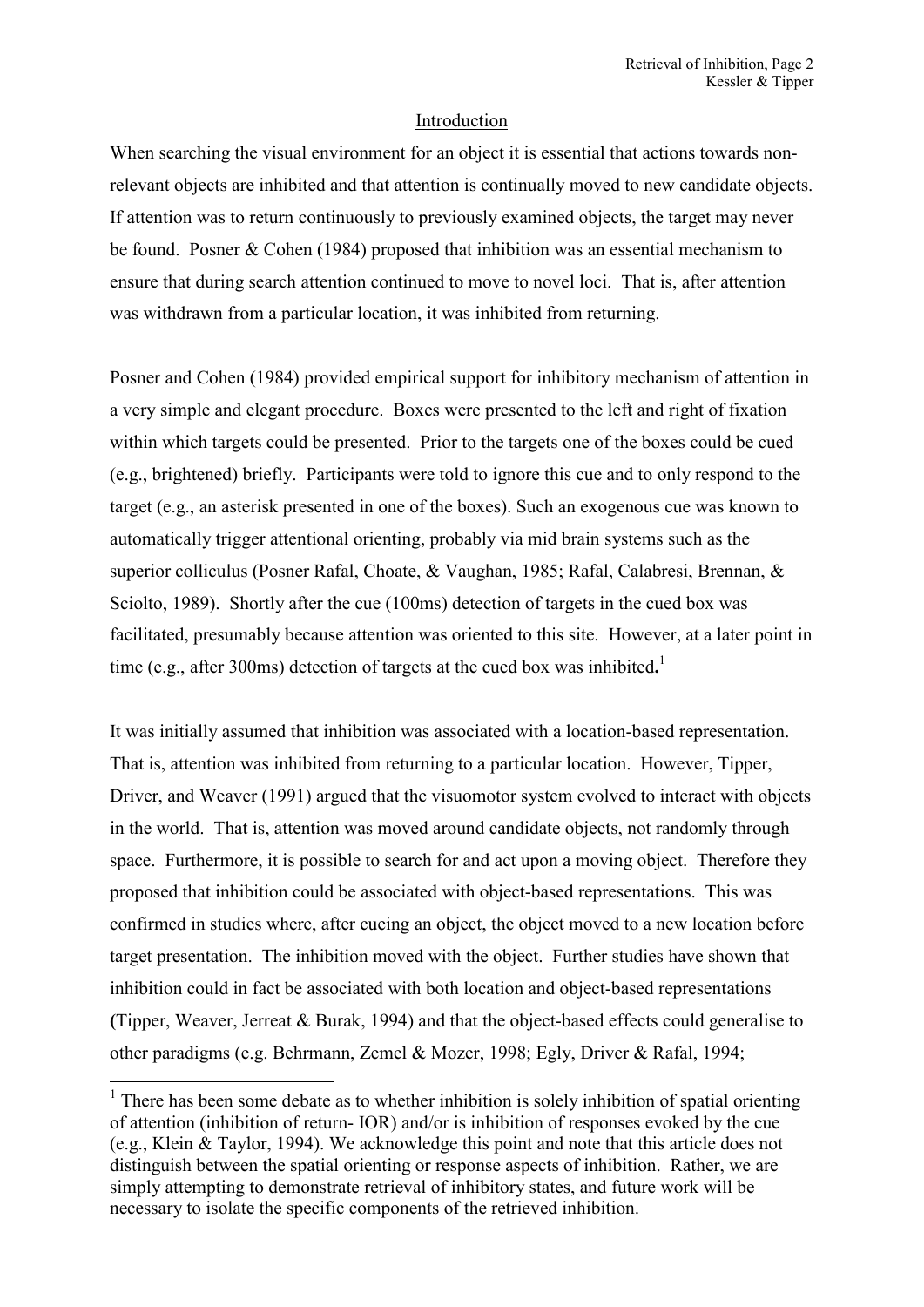Goldsmith, 1998; Humphreys & Ridoch, 1993; Tipper, Brehaut & Driver, 1990).

More recent work has shown that inhibition can in fact be associated with an object's identity in some circumstances (e.g., Tipper, Paul, Kessler, & Grison, unpublished). Such observations led to the somewhat radical suggestion that inhibition may in fact leave a longterm trace in memory. That is, during processing of an object, such as identifying a face, attentional states of the network could also be encoded. Thus, when the object was reencountered at a later time, not only was recognition re-activated, but also the transient state of the attentional system was also briefly reinstated.

One might wonder why a system encoding long-term inhibitory effects would have evolved. We proposed that in many circumstances current visuomotor processes, such as searching for a target, are not always completed. The example we used to illustrate this point is as follows: Imagine you are searching your kitchen for a mislaid knife. After examining and preventing response towards a couple of potential objects the doorbell rings and you leave the kitchen to greet guests. Upon returning to the kitchen a few minutes later, how is search for the target resumed? We proposed two mechanisms: First, explicit recall of what you were looking for, and second, an implicit mechanism that reactivates the prior state of the attentional network as the environment provides retrieval cues. That is, inhibition of previously examined objects is reinstated, guiding search to new places. It is probably the case that it is such implicit retrieval that guides and supports explicit awareness. That is, eye movements have already started away from previously examined objects, and this aids conscious retrieval of what was to be found.

Tipper, Grison, and Kessler (2003) demonstrated that such long-term retrieval of prior inhibitory processing could be possible. It was important in these studies that attention was oriented to complex and rich stimuli that participants had not encountered before. Therefore they presented coloured images of faces which humans process extremely efficiently (e.g. Farah et al., 1998). This was necessary so that specific instances could be efficiently encoded into memory. In these studies face processing was implicit in that the goal of participants (to be described in more detail later) was to detect a green target stimulus presented over one of the faces.

There is indeed extensive evidence for automatic/implicit processing of faces (e.g., Chritchley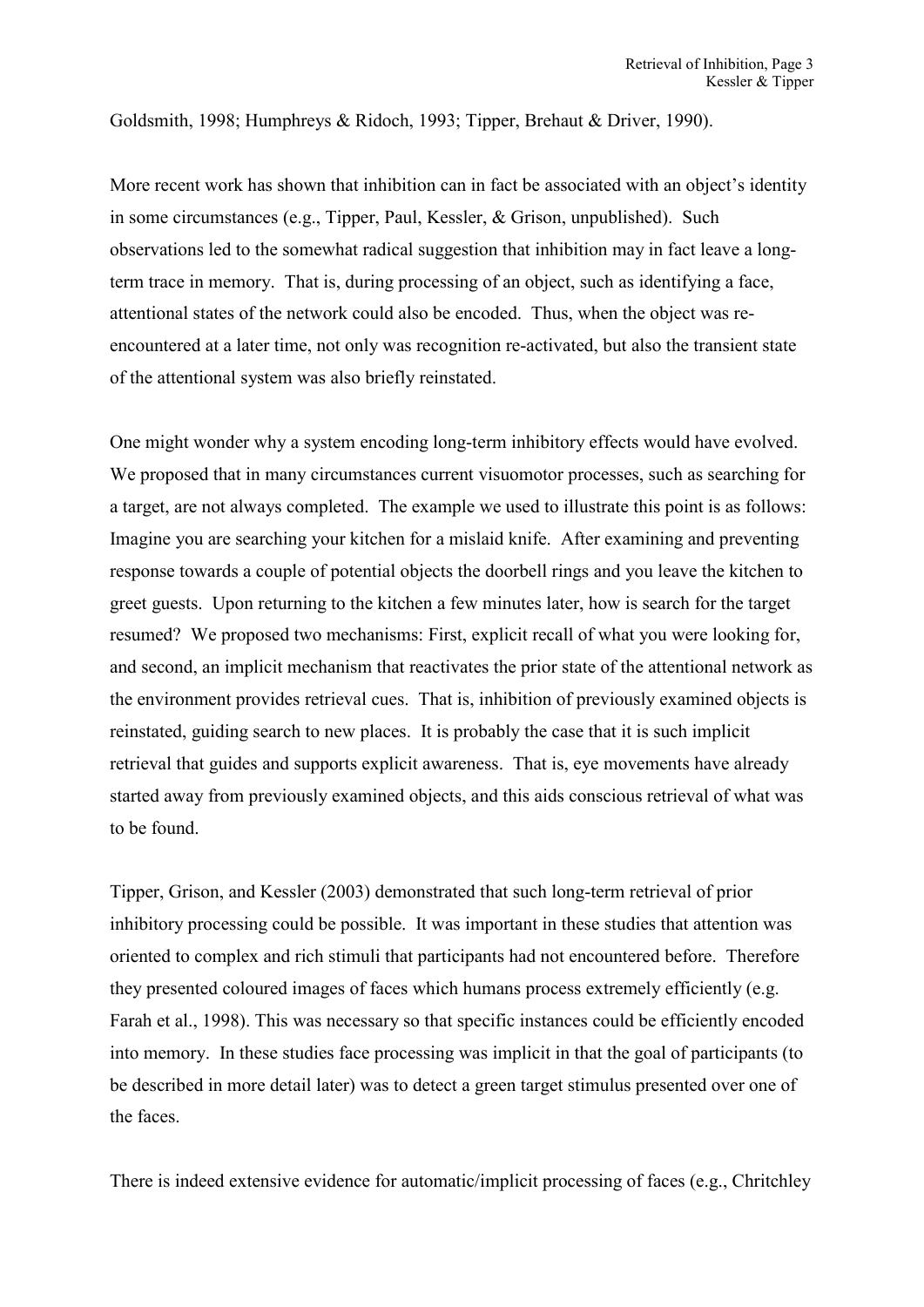et al, 2000; Caquil, Edmonds, & Taylor, 2000; Lavi, Ro, & Russell, in press; White, 1995). It has been demonstrated that face processing can take place even though faces are ignored. For example, Liu and Kanwisher (2000) showed that in a MEG study, even when ignoring a face there was a significant N170 signal (see also Cauquil, Edmonds, & Taylor, 2000; Eimer, 2000). Of most relevance to our studies, Downing and Kanwisher (2000) developed a procedure that is similar to that discussed in this article. Participants were required to report the orientation of an oval shape that could be superimposed over a face that could be to the left or right of fixation. They observed significant activation in the Fusiform Face Area (FFA) even though the face was irrelevant to the task. Furthermore, there were significant signals to faces on the opposite side of the oval target. This also suggests that both cued and uncued faces are encoded, though the cued face may receive somewhat more activation.

Hence we employed face stimuli in our studies. Furthermore, the cue and target stimuli were specifically designed to encourage integration with the background face. That is, the red cues and green targets were semi transparent. Thus the faces on which they were presented remained visible and appeared to briefly turn red or green. As in Posner and Cohen's (1984) original procedure, participants were required to ignore and inhibit response to sudden onset red cues presented in the periphery. Such a cue triggers rapid orienting of attention and then subsequent inhibition of the cued object. At a later time the same face display was presented and participants were required to localize a green target presented over one of the faces. If the target appeared on the face that had previously been cued, inhibition would be revealed by slower reaction times (RT) as compared to detection of targets on uncued faces.

Via such a technique we hypothesised that the inhibition evoked by the red cue would be integrated with the face stimulus, hence modulating later processing. Indeed, Tipper et al (2003) demonstrated that after cueing attention to these complex and rich stimuli, when these stimuli were re-presented, detection of targets to the cued face was slower, even though up to 13 minutes and 96 intervening displays had been presented between cue and subsequent target.

Importantly, although retrieval of prior processing may seem surprising to many researchers who implicitly assume attentional processes such as inhibition are transient, other research has confirmed such effects. For example, Deschepper and Treisman (1998) demonstrated that the inhibitory processes acting on distractors to enable selection of a target (as revealed via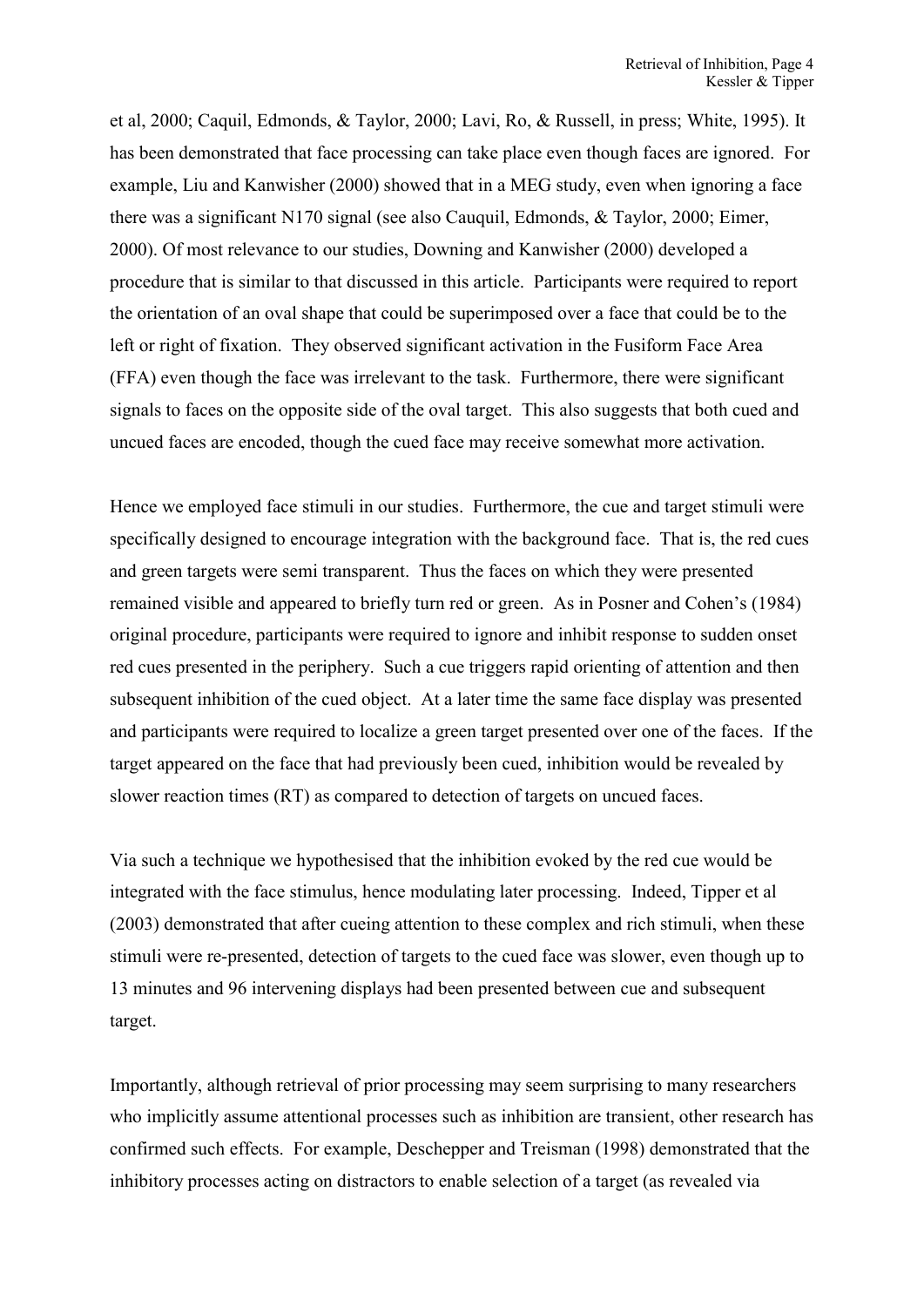negative priming effects) could be observed with long delays between prime and probe displays. We have argued elsewhere (e.g., Houghton & Tipper, 1994; Milliken Tipper**,** Houghton, & Lupianez, 2000) that similar processes mediate the inhibitory effects observed via cueing (e.g., IOR) and priming (e.g., negative priming). Therefore one might predict that retrieval of prior inhibitory states might be observed in both procedures.

The current work is an attempt to confirm that long term inhibitory effects can be observed in cueing procedures. Furthermore, a number of properties of retrieved inhibition, such as visual field effects, object-based effects, and temporal properties of retrieval from memory, will also be investigated. These will be discussed shortly. However, the first issue we engage concerns whether the cueing episode is encoded into memory in a form that enables explicit retrieval of the cueing event. As noted above, face processing in the Tipper et al (2003) studies is incidental. The task is to locate green flashes presented on top of a face. The properties of the face, such as identity, age, sex are irrelevant. Nevertheless we have evidence that the inhibition evoked by the cue is integrated with the face stimulus. We predict that this encoding is not explicitly available, in that participants are unable to report whether a face was cued previously.

Thus in Experiment 1, after cueing trials where red cues (or green targets in 33% of the trials) are briefly presented over particular faces, subsequent target trials are presented. However, unlike previous experiments, green to-be-detected targets (or red to-be-ignored cues in 33% catch trials) are not presented. Rather the face displays are again re-presented, and participants are required to recall where the red cue (or green target) had been presented (they are not required to report colour).

There are three possible patterns of data that might emerge from this study: First, contrary to our assumptions, participants are consciously aware and can retrieve prior cueing states. Thus they will be above chance in reporting the face over which the red cue was presented. A similar pattern of data might also be observed even if participants are not consciously aware of the location of the cue, and we thank Tram Neill (personal communication, February 2004) for this suggestion. Thus, the cued face is encoded better than the uncued face because the cue attracted attention to the face, and hence this face is more familiar. Thus, in the current cue recall task it is possible that participants cannot consciously recollect where the cue had been presented, but because they are attempting to retrieve prior cueing, they will be biased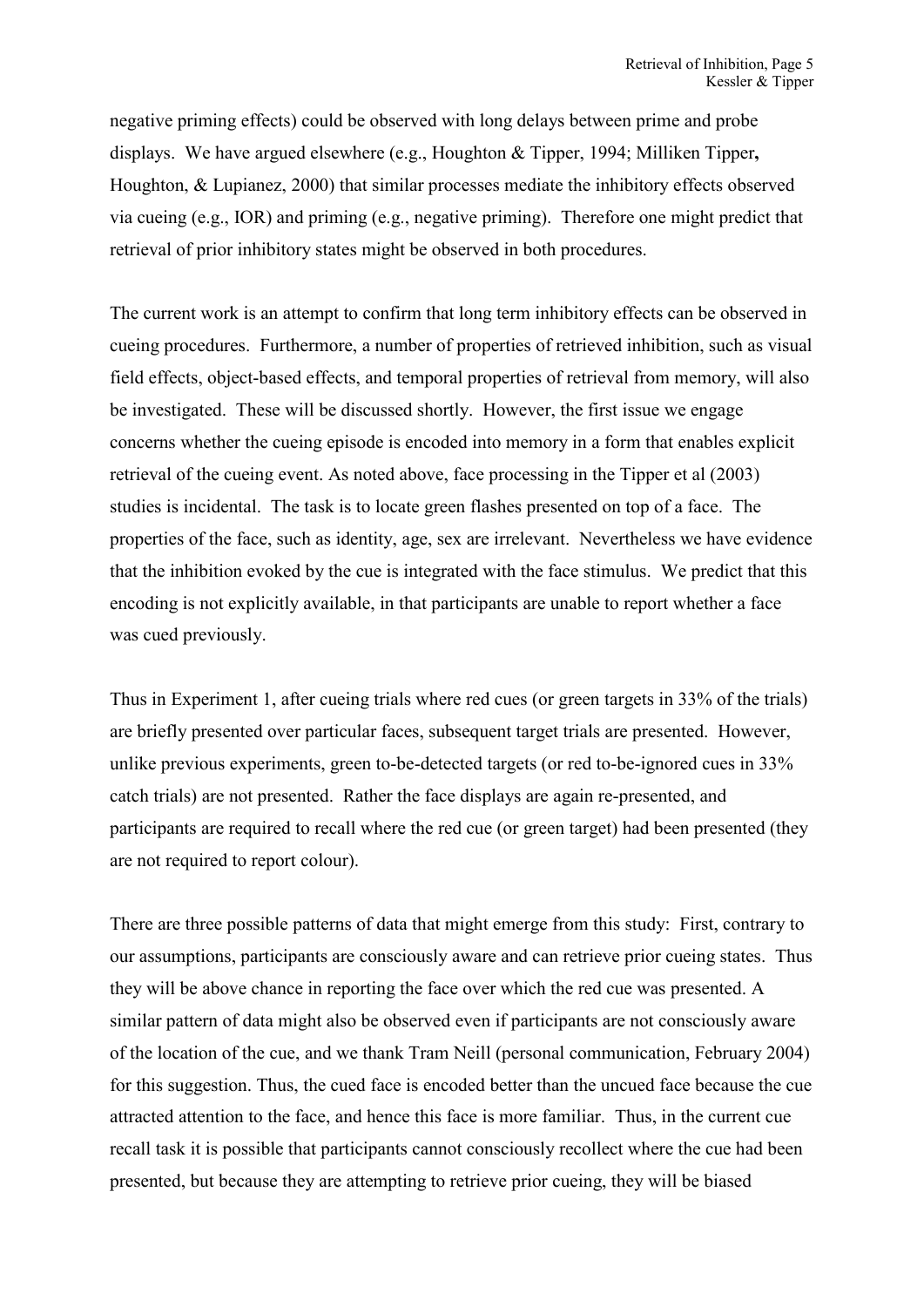towards the stimulus that has a stronger representation, as it will appear to be more familiar. This account is important, because it has no recourse to inhibitory processing.

The second possible data pattern conforms to our assumption that participants are unable to explicitly recall where the red cue had been because they were never asked to undertake such a task, and they were ignoring it. However, implicit recall might not be involved either, so there should be no difference between cued and uncued faces. Finally, the third possible data pattern conforms to all of our assumptions. Thus, even though participants cannot explicitly report the location of the red cue, nevertheless, during encoding of the face display, prior inhibitory states are automatically reinstated. Such inhibition leads to the counterintuitive prediction that participants will be reporting more often the wrong location than the correct location of the cue. That is, if inhibition is reinstated - when encoding the faces, it will be slightly harder to respond to the previously cued face, hence biasing response to the uncued face.

Finally, it is not clear how well participants will be able to report the location of the previously overtly localized green targets. On the one hand, there is no requirement to attempt to encode into memory target location. On the other hand, the explicit encoding and response to the green target may support some later explicit memory.

# Experiment 1

### Methods

*Participants*. All participants were students at the University of Wales, Bangor and received course credits for their participation in the experiments. 15 females and 1 male participated in this experiment with a mean age of 20.4. All participants were right-handed.

*Stimuli and apparatus*. The stimuli in this experiment were the same 192 colour face photographs drawn from Art Explosion 250,000 (1995) CD-ROMs that were used in Experiment 1c of Tipper et al. (2003). These photographs were presented in 96 face displays where two faces were shown and where a male or a female face appeared equally often on the left and right side of the display. For each participant, a face display was presented twice (as cue & retrieval displays) in one of the conditions described below. As depicted in Figure 1, the two faces where always aligned along the horizontal midline of the screen.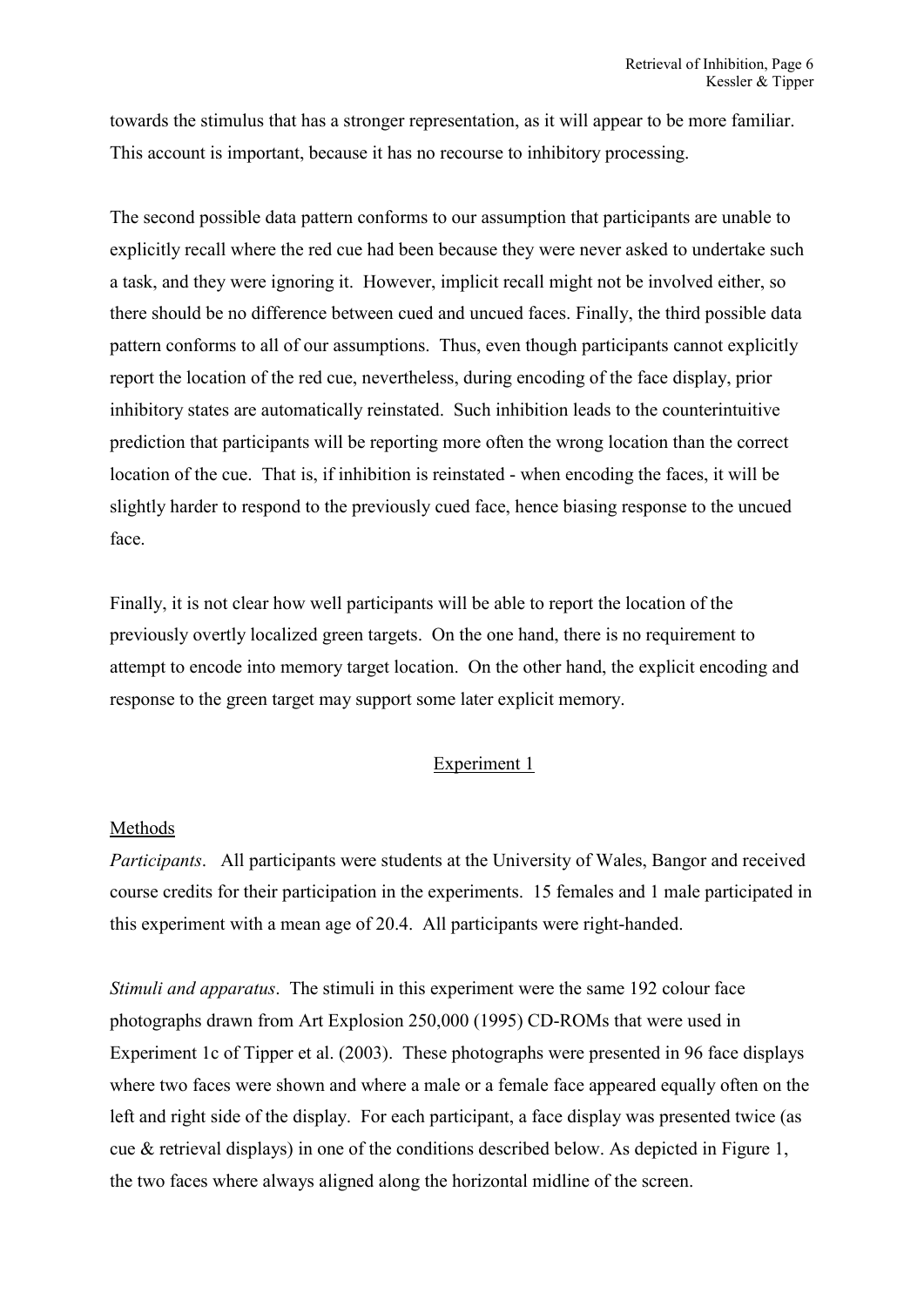The experiment was performed on an IBM-compatible personal computer with a Pentium II. Each face display was shown centred on a 19-inch superVGA monitor. A chin-rest was used to maintain a constant distance to the screen of 70 cm. From this distance each face stimulus had a visual angle of 9.0 degrees vertically and 6.0 degrees horizontally. The cue and target signals occurred 3.2 degrees towards the left and right of the screen (see Figure 1) on the average (there was a slight variation of the centre of the face in the pictures). The signal was a transparent red or green circle with a diameter of 2.9-degree. These red and green cues were superimposed over the face area. Because they were semi-transparent the face identity remained visible, and the face appeared to briefly turn red or green. E-Prime programming software (2001) was used to create the experiment, display stimuli, control timing, and log participants' keyboard responses.

#### (Figure 1 about here)

*Design*. Each participant had to process 96 trials showing a pair of faces, where each trial was comprised of one cueing and one retrieval display (therefore each face display was shown twice). In 64 of the cueing displays one of the two faces was cued with a red cue that required a 'no go' response corresponding to the 64 experimental cue displays in Tipper et al (2003). The remaining 32 cueing displays were green targets, requiring a spatial localization response. Finally, cues on the left and on the right face were shown equally often in the 96 cueing face displays. For the retrieval half of all trials the procedure was quite different (see Figure 1): Two faces were shown on the screen, one of which had previously had a red to-be-ignored cue or a to-be-localized green cue superimposed upon it. Participants were then required to report which face had the red or green cue superimposed upon it, they were not required to report the colour of the cue. In summary, the dependent variable in this experiment was the frequency distribution of the recalled cue location depending on the colour of the cue (red or green), on the side of the cue (left or right), and on the status of the recalled location with respect to the actual cue (was the cued location recalled or was the uncued location recalled).

*Procedure*. Participants sat before the monitor, with the keyboard in front of them, under dim lighting conditions. Each participant completed a practice session of 24 cue displays. Testing of the subsequent experimental trials lasted approximately 40 minutes. In the experiment, there were 192 total trials, 96 of which showed a face display and 96 of which showed a filler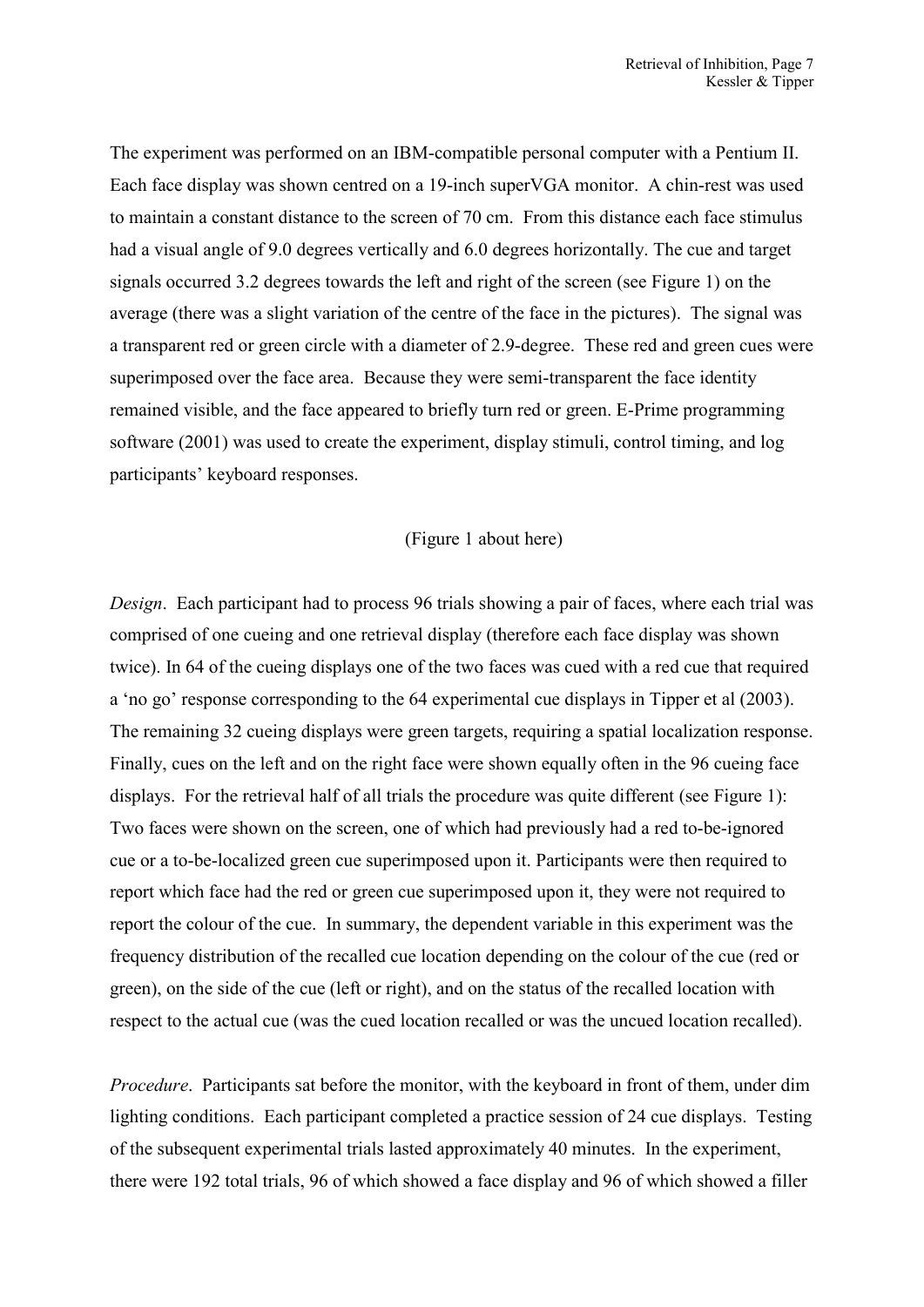scene display exactly paralleling the procedure of experiment 1c in Tipper et al. (2003). The participants first had to respond to the cueing half of the trials by pressing a key to localize the green cues while also inhibiting response to the irrelevant red cues. Presentation of a face display alternated with presentation of a filler display<sup>2</sup>. After self-initiating a trial, a central white fixation cross appeared for 300 ms, then the face display appeared for 1000 ms, one face was overlaid by the red or green cue for 200 ms, and finally the original face display was seen for a further 300 ms (see Figure 1). There were 1500 ms available for response from the onset of the cue signal. If one of the faces turned red, participants withheld response. If the left face turned green, they pressed the '4' key on the number pad with the left finger, whereas if the right face became green, they pressed the '6' key with the right finger. Before every face display participants were instructed to position both index fingers above these keys. This instruction was a graphics display showing a picture of fingers on particular key locations. After responding, participants received auditory feedback for a correct or incorrect response.

After a break of 3 minutes the retrieval half of the trials started with the same temporal order of the face displays. Therefore, each retrieval display followed the corresponding cue display after 12.6 minutes and 192 intervening face and filler displays (the delay between a cue and a retrieval display was also dependent on the time the participant needed to self-initiate each intervening trial, so 12.6 minutes is the group average). Note that it was at the beginning of the retrieval block, half-way through the experiment, when participants were informed that the same face displays will be shown once again and that they will have to report where the colour cue had been. During the initial cueing trials participants did not know that memory with respect to the faces was of any importance. In fact processing of the faces was not relevant at all for the cueing task, which was exactly the same procedure as in the Tipper et al (2003) experiments. In summary, particpants were presented with the same face displays in the same order again and had 1500 ms to report (guess) which one of the two faces had previously been cued.

### Results & Discussion Experiment 1

 $\overline{a}$ 

In order to apply general linear model analysis relative frequencies were computed per

 $2 \text{ In the cueing half we wanted to keep everything the same as in experiment 1c in Tipper et }$ al. (2003) for highest comparability between our long-term IOR results and the results in the present report. While the goal of the filler tasks was to increase the possibility of finding longterm IOR with faces displays, they were not designed to detect long-term IOR in themselves because we did not cue episodically salient information.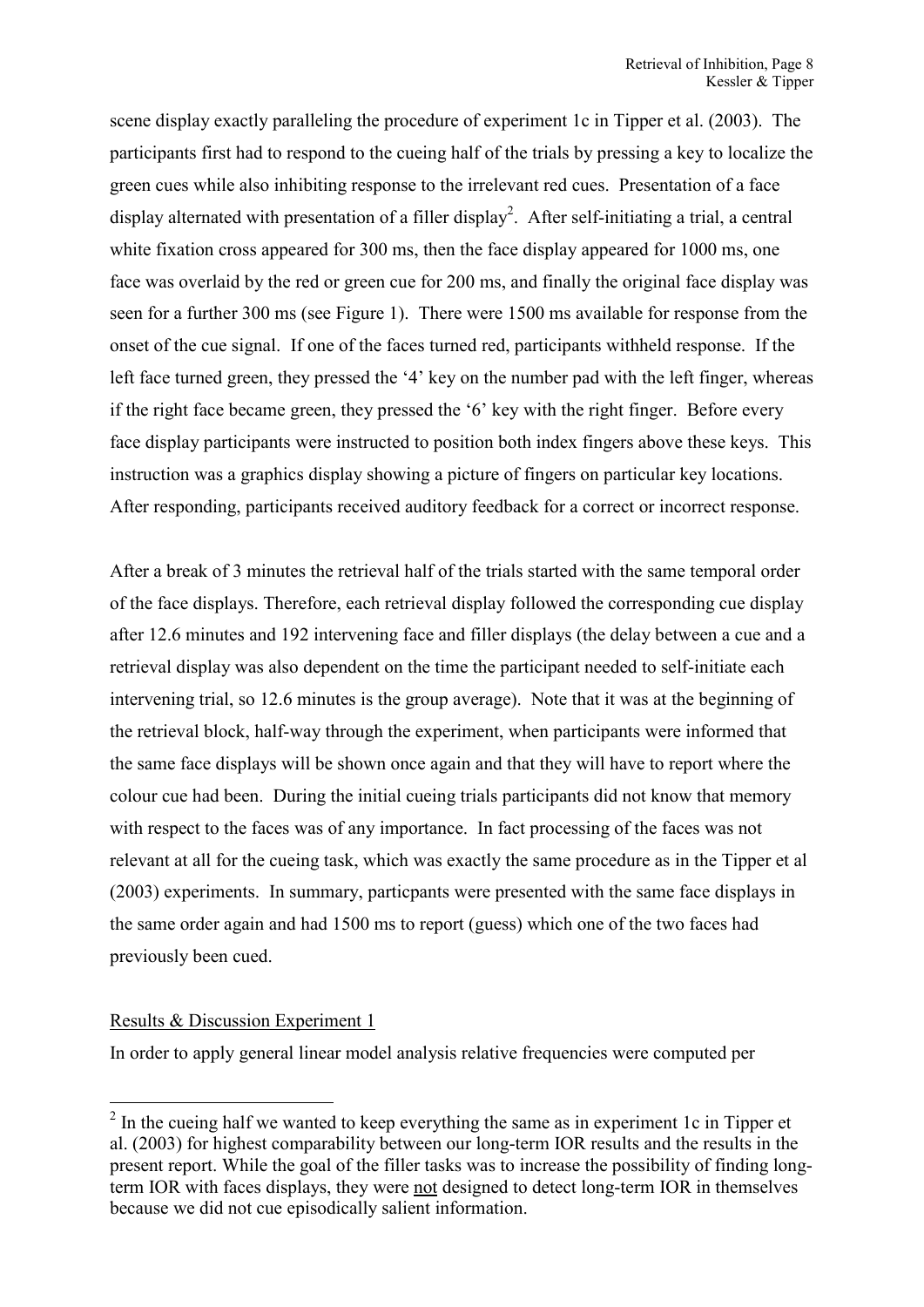participant and for green and red cues separately (as there were different a priori frequencies in the design). Figure 2 shows the group means and the standard errors.

A repeated measures ANOVA that included the factors "recalled position" (left/right) and "cue status" (cued/uncued) that was computed for red cues only, yielded a significant "cueing" effect  $(F(1,15)=7.9, p<0.015)$  in that participants significantly recalled more often the uncued item. A repeated measures ANOVA for green cues that paralleled the one for red cues didn't show any significant effects.

# (Figure 2 about here)

The results of the recall task are clear. Participants did not remember over which face the cue had been presented, but instead, were more likely to make an error and report that the red cue had been presented on the uncued face. This counter-intuitive result therefore provides support for our notion that prior inhibitory states are implicitly retrieved. The alternative explanation for the cueing effects, where the cued object is encoded more deeply due to attentional processing, is not supported. This is because this more familiar object would tend to be selected when attempting to recall cue location.

Interestingly, participants were also unable to report the location of the prior green targets. Although there was a trend for report of the cued location, this was far from significant. The green target required explicit/overt report of its location. This clearly did not activate an inhibitory state, but neither did it support explicit encoding that supported later retrieval. It is possible that the overall proportion of trials influenced the general processing state of the participant. Thus, the majority of trials were irrelevant to-be-ignored red cues. Therefore the processing context may have been that the colored stimuli presented over the faces were generally to be ignored, hence hampering explicit encoding.

Finally one other aspect of these results needs to be considered. The bias to report that the red cue had in fact been presented on the uncued face, was observed equally when the cue was superimposed over the left and right face. Note that this current study was based on that of Experiment 1c of Tipper et al (2003). Recall that in the latter experiment RT to detect a green target was the dependent measure. In this, and in fact in all RT studies so far, a clear hemisphere difference was observed. That is, the long term inhibitory cueing effect was only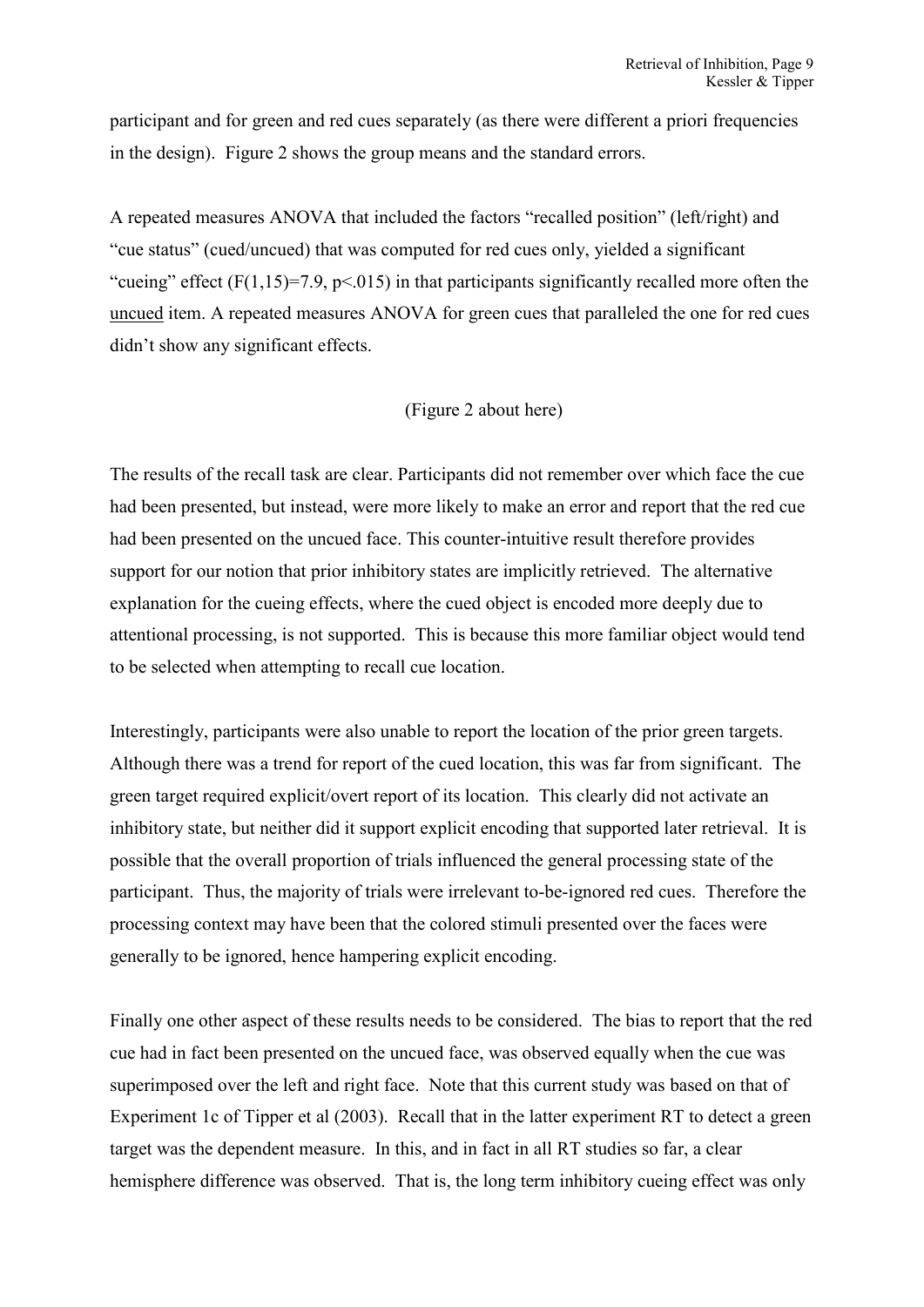significant when the red cue was superimposed over the left face. It is possible that the explicit recall measure of cue evoked inhibition employed in the second half of the present experiment, which biases response towards the uncued face in both visual fields, is a more sensitive measure than RT to detect green targets, because attention is directed to the faces themselves ("On top of which face was the colour cue?"), which in turn might influence quality of retrieval. In contrast, face processing remains implicit and automatic during the second ("target") half of our RT experiments. Thus RT effects can only be glimpsed when the most favourable conditions for automatic encoding and retrieving a face stimulus are available. That is, when the face is presented in the LVF. Furthermore, there is a nonsignificant trend in Figure 2 (Left) for faces on the left to be recalled more often than faces on the right. Hence, implicit inhibition might not be stronger in the right hemisphere, due to generally deeper face processing in the free recall procedure, yet the bias to recall faces in the left visual field might nevertheless reflect the hemisphere asymmetries underlying face processing.

The next experiment again examines the effects of to-be-ignored red cues via RT measures. In light of the symmetrical (left  $=$  right) cueing effects seen in Experiment 1, it is of interest to know whether the left and right sided bias initially observed by Tipper et al (2003) is again obtained.

### Experiment 2

This second experiment was designed to confirm our prior observations reported in Tipper et al. (2003) and to engage a number of new issues, which involve visual field effects, object based inhibition, and memory dynamics. We are aware that the interactions between attention and episodic memory by means of encoding and retrieval processes are complex and hard to imagine in all details. A sketch of a model is therefore provided in Figure 4 which may serve as a guideline for the considerations that will follow.

First, Visual fields effects. As just noted, one interesting result in the Tipper et al (2003) studies was clear evidence for hemisphere differences. That is, long-term inhibition was only observed for faces presented to the left visual field (LVF). In contrast, faces presented to the RVF showed small non-significant trends for facilitation effects. Previous studies of inhibition evoked by peripheral cues (i.e., IOR) have also reported hemisphere differences when RT was the dependent measure (e.g., Berlucchi, Aglioti, & Tassinari, 1997; Handy,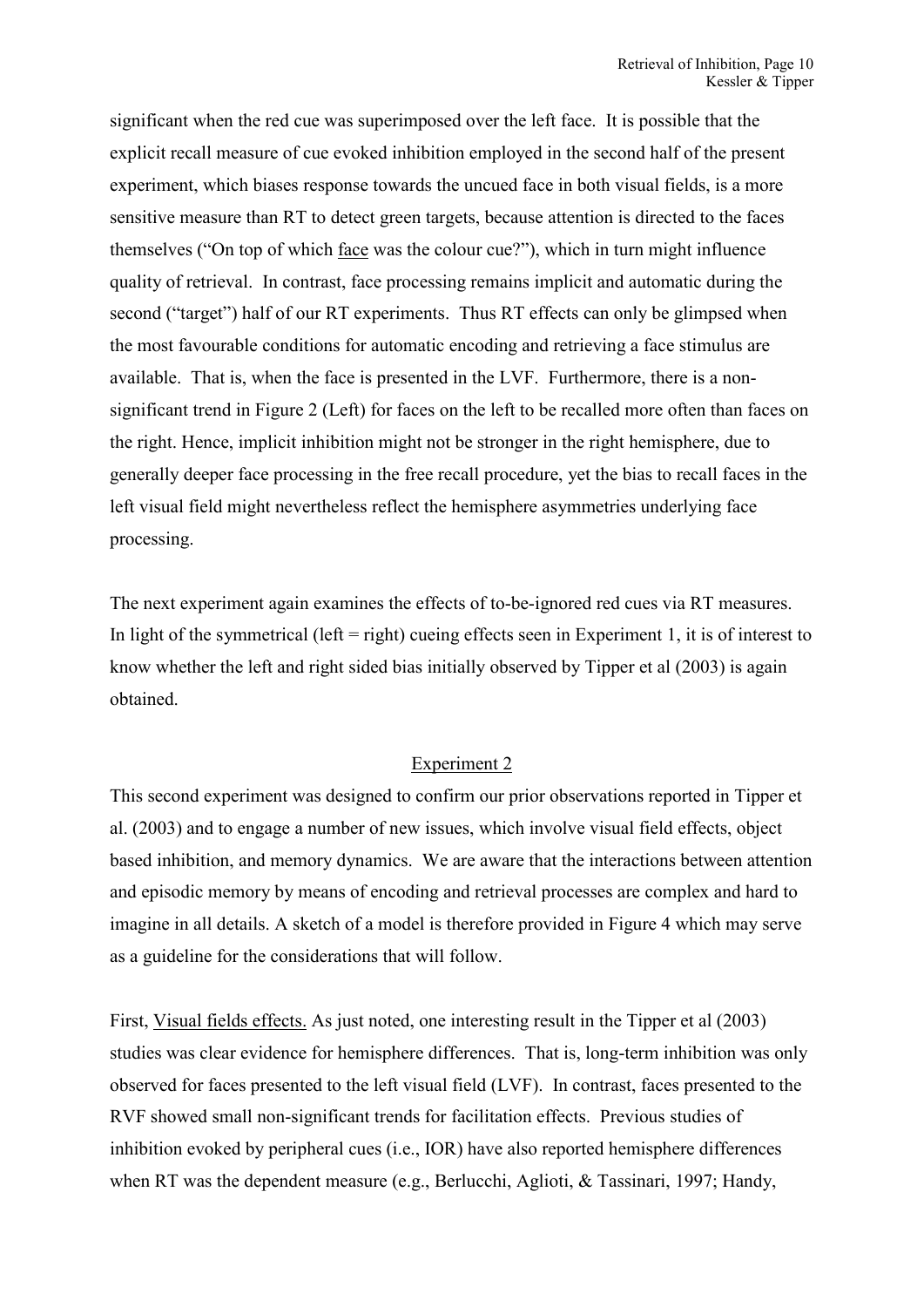Jhha, Kingstone, & Mangun, 1995; McDonald, Ward, & Kiehl, 1999; Nelson, Early, & Haller, 1993; White, Marks, & Wilkinson, 2001). These studies observed inhibition in both the left and right visual fields, but it was generally larger in the LVF. However the contrast between VFs is more dramatic when inhibition is retrieved from memory. In these studies inhibition is dependent on retrieval of prior object encoding, and such stimuli (e.g., faces) are known to reflect hemisphere differences. That is, faces are better processed in the right cortical hemisphere (e.g. Gilbert & Bakan, 1973; McCarthy et al., 1997; Rossion et al., 2000). Therefore, during initial encoding of the face and cueing of attention to it, and during subsequent retrieval of the face and the associated inhibitory state, performance was better for faces projecting to the more efficient right hemisphere.

Therefore, our first goal is to see whether such visual field contrasts can be replicated in a new set of experiments. This is particularly important in light of the symmetrical cueing effects found in Experiment 1.To preview our findings, generally we do confirm the visual field effects first reported by Tipper et al (2003) in that long-term inhibition was only observed in the LVF when RT to detect green targets was measured. However, we also investigated a second closely related issue. Previc (1990; Previc & Blume, 1993) has reviewed evidence showing different processing biases in upper and lower visual fields. Anatomically, the upper and lower visual fields project to different cortical areas. The upper visual field projects to the lower cortical sheets of V1 (e.g., Fellerman & van Essen, 1991; Gattass & Gross, 1981) and this in turn projects more to inferior temporal lobe (e.g., Maunsell & Newsome, 1987). In contrast, the lower visual field projects to upper cortical sheets in V1, and mostly to parietal areas. Therefore, one characterization of the upper and lower visual fields is that the former is more concerned with object recognition, while the latter lower visual field is more concerned with computations of perception-for-action (Previc, 1990). For example, visual search for targets is faster when they are in the upper visual field (Previc  $\&$ Blume, 1993). Of particular pertinence in the current context, search for faces is faster in the upper visual field (Fecteau, Enns, & Kingstone, 2000). Furthermore, lesions to object recognition systems within inferior temporal lobe (IT) result in disturbed vision in the upper visual field (e.g., Damasio & Damasio, 1983) and poor recognition of upper visual field facial features (e.g., Gloning & Quatember, 1966).

We are aware of only one study that has previously investigated object-based inhibition in terms of upper and lower visual fields. van Schie (2002) demonstrated that inhibition-of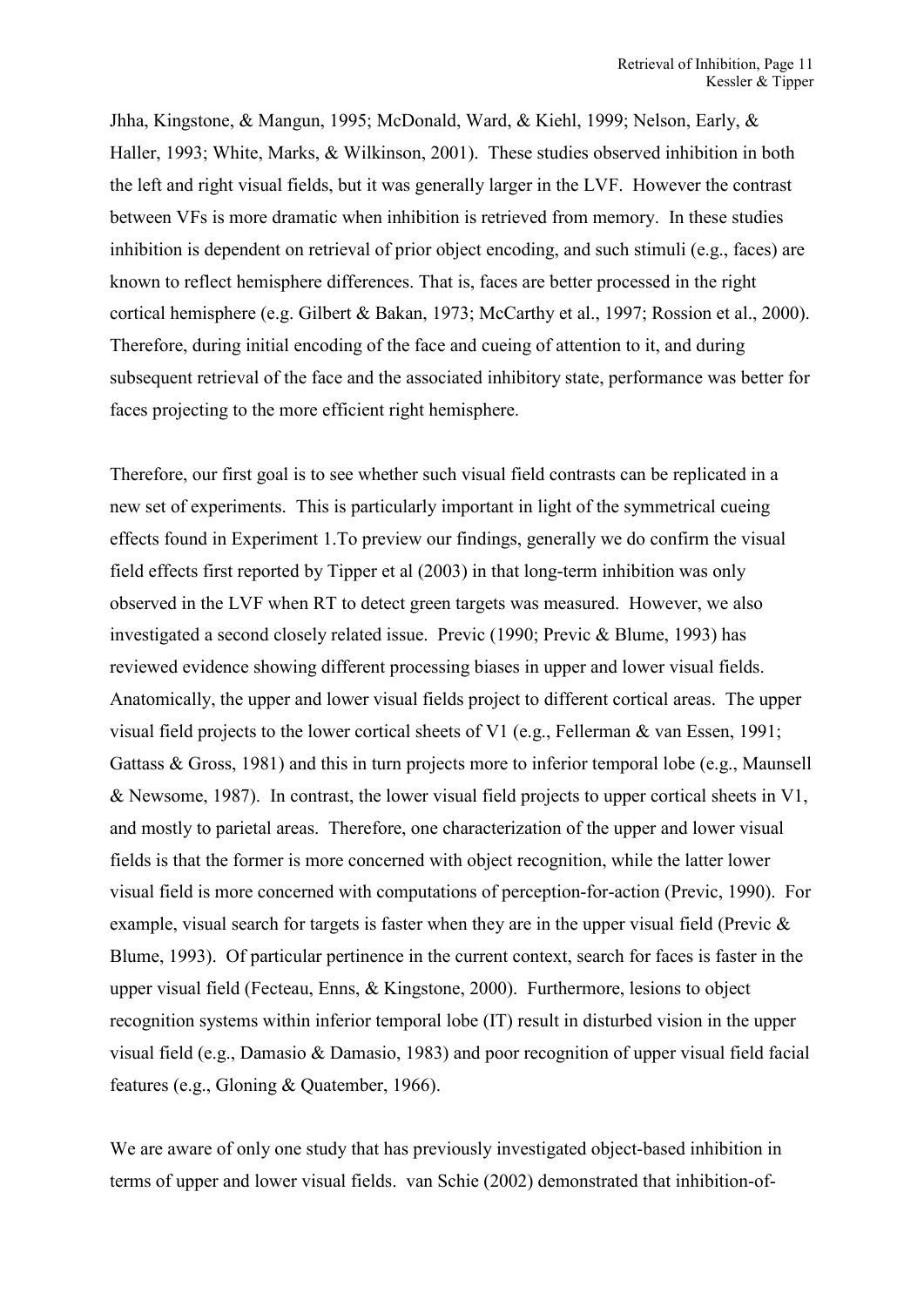return (IOR) associated with objects (line drawings) was twice as large in the upper as compared to the lower visual field. Importantly, and in sharp contrast, IOR associated with cued squares (as in the standard procedure) or associated with words, was equivalent in upper and lower fields. Such results suggest a clear role for object-based inhibition in the ventral visual stream, and clearly motivate our prediction that inhibition associated with faces will also be larger in the upper visual field.

The link between upper visual field and object recognition processes, particular processing of faces, clearly has implications for our studies of long-term inhibition that use face stimuli. Following Previc's (1990) analysis, it appears as if there has been a development of scanning, recognition and memory processes directed preferentially towards the upper visual field. Therefore it is possible that there may be biases in encoding and later retrieval of inhibition associated with faces in the upper visual field. Combining this with the clear left visual field bias we have already repeatedly observed, our predictions can be quite specific: Encoding and subsequent retrieval of long-term inhibition when face stimuli are cued will be most efficient when faces are presented to the left and upper visual fields: That is, the upper-left quadrant of the computer display.

Second, Object-identity effects. The demonstration of long-term retrieval of prior inhibitory processes in our previous work implies that object identity was associated with inhibition. This is because over many trials cues and targets were presented to the same location on the computer screen. Therefore retrieval of inhibition cannot be based on location-based frames. Rather, retrieval of specific face identity must be necessary. If it is indeed the case that inhibition is associated with the identity of the face, then it should be possible to observe long-term inhibition even if the face changes location between initial cueing and subsequent presentation (see Figure 3).

Therefore, similar to our previous work on short-term IOR (e.g., Tipper et al, 1991; Tipper, Jordan & Weaver, 1999) inhibition will move with the object with which it is associated. However, it should be noted that in the situation where faces are presented in different loci between cueing and retrieval displays, retrieval is expected to be less efficient. When the faces are in new loci, there is a less complete match between past (cueing) and present (retrieval) displays (Figure 3, Panel B). This less complete match between past and present may result in slower retrieval processes (Figure 4, Panel C). This idea links directly to our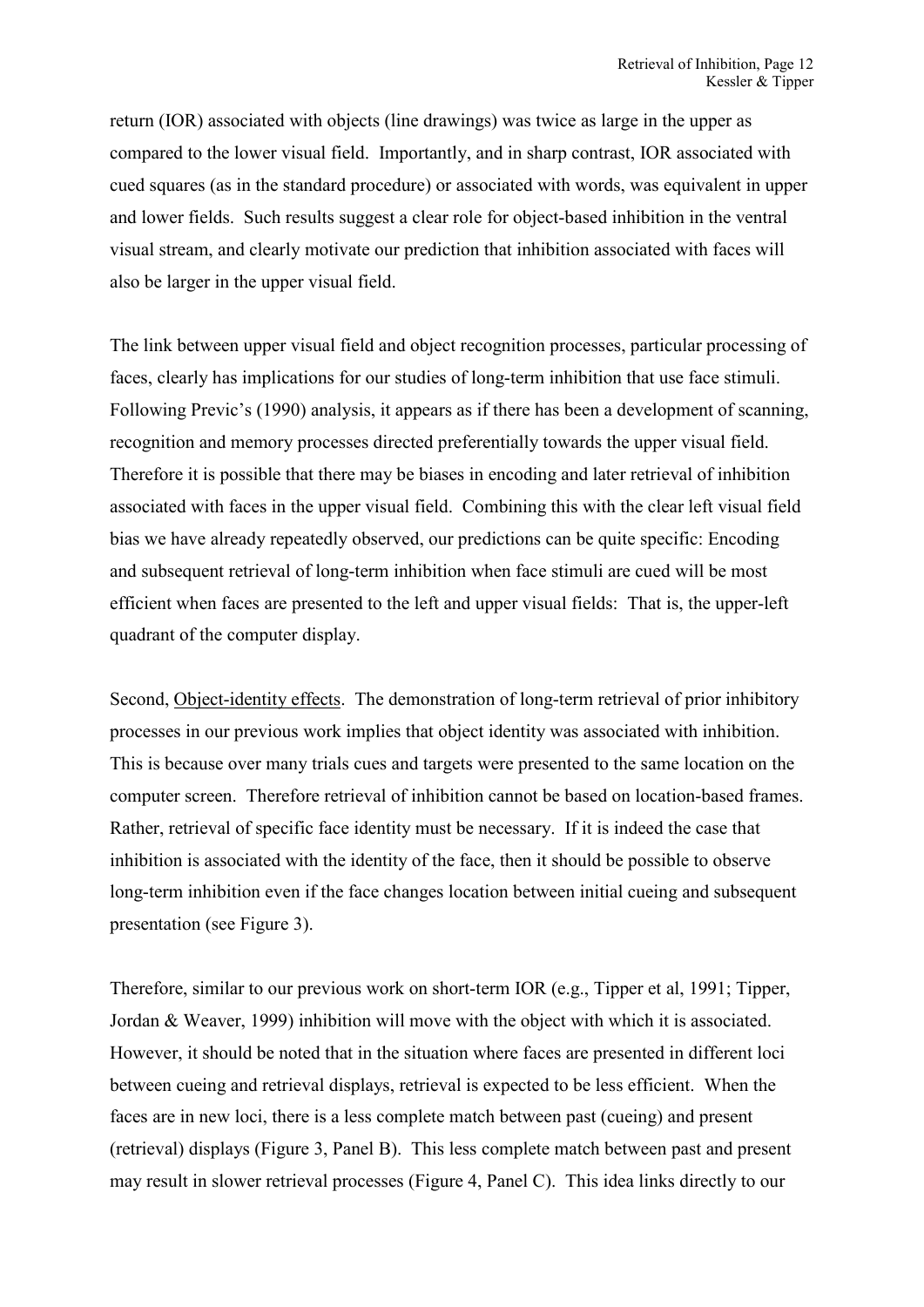last issue concerning the time course of inhibition retrieval.

### (Figure 3 about here)

Third, Memory dynamics. To reiterate. We propose that after presentation of a to-be-ignored peripheral/exogenous cue, the cued object is associated with inhibition. We have been attempting to demonstrate that this inhibitory state can be encoded with an object's representation into long-term/episodic memory (Figure 4, Panel A). Importantly the inhibition is transient. After decay there is no active memory for prior processing such as inhibition (Figure 4, Panel B) until appropriate retrieval cues are presented (Figure 4, Panel C). When the object is re-encountered, the inhibition is transiently reinstated. Thus upon being exposed to a face again, retrieval of the face identity and the inhibition associated with it, impairs target detection (Figure 4, Panel D).

However, we predict that this retrieved inhibitory state is weaker than the inhibition during the actual event of initial cueing: In the standard cueing procedure there are no intervening events between cue and subsequent target, and hence the inhibition appears to be observable for a few seconds. Furthermore, as noted above, inhibition is encoded in multiple frames-ofreference, such as location- and object-based (e.g., Tipper, et al, 1994), this also will support its stability. In contrast, we hypothesise that retrieved inhibition will be much more fragile and transient. First, memory never allows for 100% recovery of an encoded event in all its facets. And second, inhibition retrieved from memory is only associated with the objectbased frame of reference. Hence, the retrieved inhibition is transient, as the attentional networks guiding visuomotor processes move to new states (see Figure 4, Panel D).

Now consider the situation where exactly the same display is presented during cueing (Figure 4, Panel A) and later when targets are presented (Figure 4, Panel C1) . Efficient and rapid retrieval should be produced because all retrieval cues are available. In our previous work we presented faces for 500ms before target presentation and observed long-term inhibition. However, we also predict that if the faces are presented for longer before target presentation (e.g., Stimulus onset asynchrony –SOA = 1000ms), it is possible that inhibition will have decayed and hence less robust inhibition will be observed (see Figure 4, Panel D). Note that inhibition might decay within one second only for the long-term retrieval case, because storage of an episode is always subject to a certain loss of information (e.g. Tulving, 1972).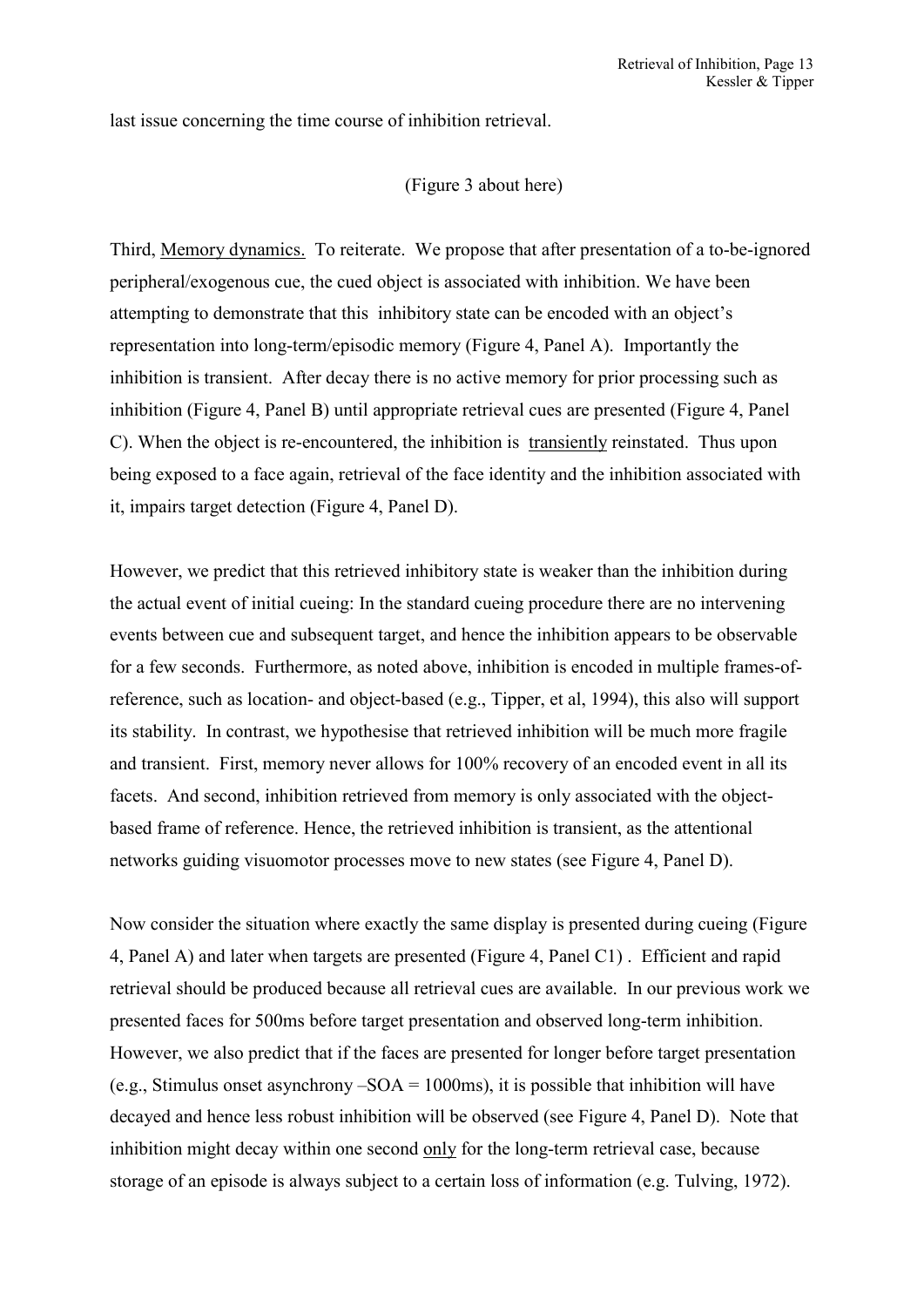Our decision to take 1000ms for the "long" pre-target face display (retrieval cue) might seem somewhat arbitrary, but we could only rely on our previous research as a guideline (Tipper et al., 2003). Doubling the original presentation time of 500ms is therefore a reasonable first attempt.

Now consider the situation where the faces in the cue display (Figure 4, Panel A) and those in the subsequent target array are presented in different loci (Figure 4, Panel C2). Retrieval cues are now less efficient. The change in location between encoding and retrieval means that retrieval can only be achieved via identity, as the complete processing episode is not represented. Therefore retrieval will be slower. In this situation we now predict that inhibition will be revealed with longer ( $SOA = 1000$ ms) retrieval times than with shorter ( $SOA =$ 500ms) retrieval times (see Figure 4, Panel D).

### (Figure 4 about here)

In summary: We present an experiment, which attempts to provide answers to three issues. We manipulate which quadrant (top-left, bottom-left, top-right, bottom-right) faces are presented in. Across the entire study we expect an interaction between left vs. right visual field and cueing, replicating our previous observations of more robust long-term inhibition when faces are presented in the left visual field. Furthermore, analysis of static displays will test whether long-term inhibition is even more spatially specific, being most robust in the upper-left visual field.

We also manipulate whether faces are in the same or different loci during initial encoding and subsequent retrieval. If the effect is object-based, then it should still be obtained when the faces appear in different places. Finally we manipulate the time between face and target onset during retrieval. We expect a three-way interaction between retrieval time (500ms and 1000ms) with inhibition effects (cueing) and static/moving displays. Put simply: When retrieval is fast with static displays, retrieval of transient inhibition should be more efficient with brief face target stimulus onset asynchronies (SOA = 500ms) than with longer SOA intervals of 1000ms. However, if retrieval is slower, i.e. when faces have changed location, then better retrieval of inhibition should be found with longer SOA intervals between face and target onset of 1000ms than shorter intervals of 500ms (see Figure 4, Panels C &D).

#### Methods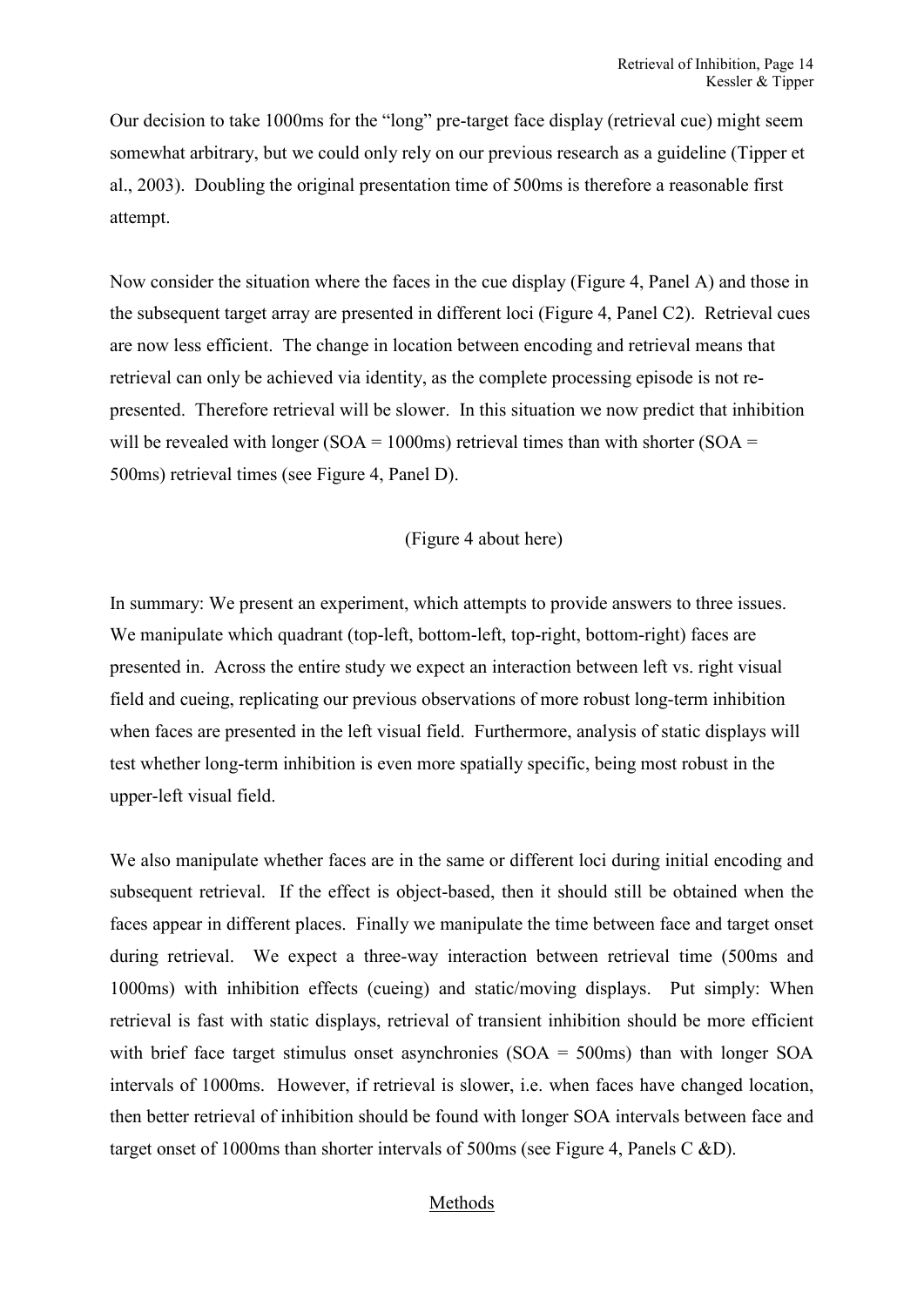*Participants*. In the experiment 32 Psychology undergraduates from the University of Wales, Bangor, received course credit for their assistance. The participants were 12 males and 20 females, between 17 to 34 years of age, with an average age of 21,4 years. All participants demonstrated normal visual acuity, stereopsis, colour vision and were right-handed.

*Stimuli and apparatus*. The stimuli in each experiment were 640 colour face photographs drawn from Art Explosion 250,000 (1995) CD-ROMs. These photographs were presented in 320 face displays where two faces were shown and where a male or a female face appeared equally often on the left and right side of the display. For each participant, a face display was presented twice (as cue & target displays) in one of the conditions described below. As depicted in Figure 3, the two faces where always aligned along the diagonal of the screen, meaning that a display could be either composed of a top left and bottom right face or of a bottom left and a top right face.

The experiment was performed on an IBM-compatible personal computer with a Pentium II. Each face display was shown centred on a 19-inch superVGA monitor. A chin-rest was used to maintain a constant distance to the screen of 70 cm. From this distance each face stimulus had a visual angle of 5.4 degrees vertically and 4.4 degrees horizontally. The cue and target signals occurred 4.1 degrees on the average (there was a slight variation of the centre of the face in the pictures) towards the corners of the screen (see Figure 5). The signal was a transparent red or green circle with a diameter of 2.1-degree, where a red mask was the cue signal and a green mask was the target. Because the colour signals were semi-transparent the face identity remained visible, and the face appeared to briefly turn red or green. E-Prime programming software (2001) was used to create the experiment, display stimuli, control timing, and log participants' keyboard responses.

# (Figure 5 about here)

*Design*. Each participant had to process 320 trials showing a pair of faces, where each trial was comprised of one cue and one target display (therefore each face display was shown twice). 256 of these were cueing trials, where red cues required a 'no go' response and subsequent green targets required a 'go' response. The remaining 64 trials were catch trials, where the initial cue displays required a 'go' response and subsequent target displays required a 'no go' response. These Catch trials were included to reduce the predictability of the cue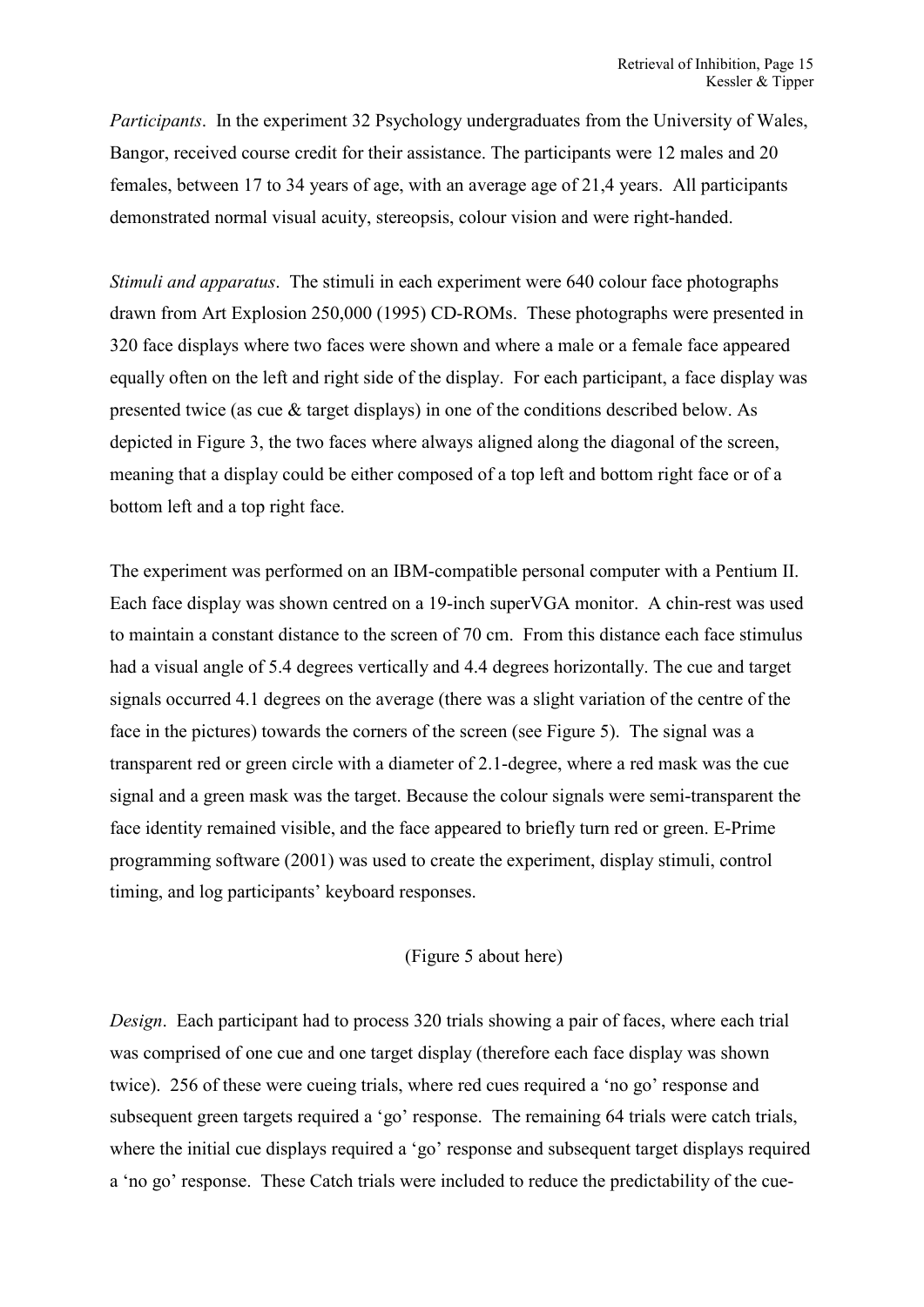target relationship.

 $\overline{a}$ 

The 256 cueing trials were equally drawn from a 2 x 2 x 2 x 2 repeated measures design (cuetarget validity: [uncued/cued] x target location horizontal: [left/right]) x target location vertical: [top/bottom] x face motion [static/moving]). The latter variable tested whether longterm inhibition was object-based. In half of the trials faces changed their locations from cue to target within visual hemi-field (faces were always moving from top to bottom or vice versa) in order to test our second prediction that long-term inhibition is primarily based on object identity. In all trials either both faces were moved or they remained in the same loci in cue and subsequent target displays (see Figure 3). There were equal amounts of static and moving displays as well as equal amounts of each of the directions of movement.

As well as these within-participant design factors we included a between groups factor (16 participants in each group) that was aimed at testing our third hypothesis concerning the dynamics of long-term inhibition. More precisely, although the cue face display was identical in each group, we varied the presentation time of the face prior to target presentation (see Figure 5)<sup>3</sup>. Replicating Tipper et al (2003) we expected that when faces in the cue and subsequent target displays were presented in exactly the same location, retrieval of prior inhibitory processes would be relatively fast because of the match between encoding and retrieval displays. Therefore inhibition should be observed when the target face was viewed for 500ms prior to presentation of the to-be-detected target stimulus, as in our previous work. In contrast, faces in a moving spatial configuration, where cue and target face displays were presented in different quadrants, should be a worse memory trigger resulting in slower retrieval with a later peak of inhibition (Figure 4, Panel C2). Therefore we tested a second group of participants, where the target face was presented for 1000ms before the to-bedetected target. Apart from this change in display duration both groups had exactly the same

 $3$  One might wonder why we chose to include "target face presentation time" as a 'between participants' factor. There are in fact two reasons. First, it is often observed that with varying SOAs participants are likely to generate expectancies resulting in longer RTs to the shortest, and shortest RTs to the longest SOA. Such expectancies could easily overwrite the somewhat subtle memory effects under investigation. Second, due to the much more complex design than in the Tipper et al experiments we already had to increase the number of trials to the limit. Having "target face presentation time" as an additional 'within' factor would have doubled this number one more time. Clearly, surpassing a critical number of trials might affect the cognitive processes under investigation and hence undermine the comparison to our previous results. Thus, including "target face presentation time" as a 'between' factor was the optimal way to account for all constraints.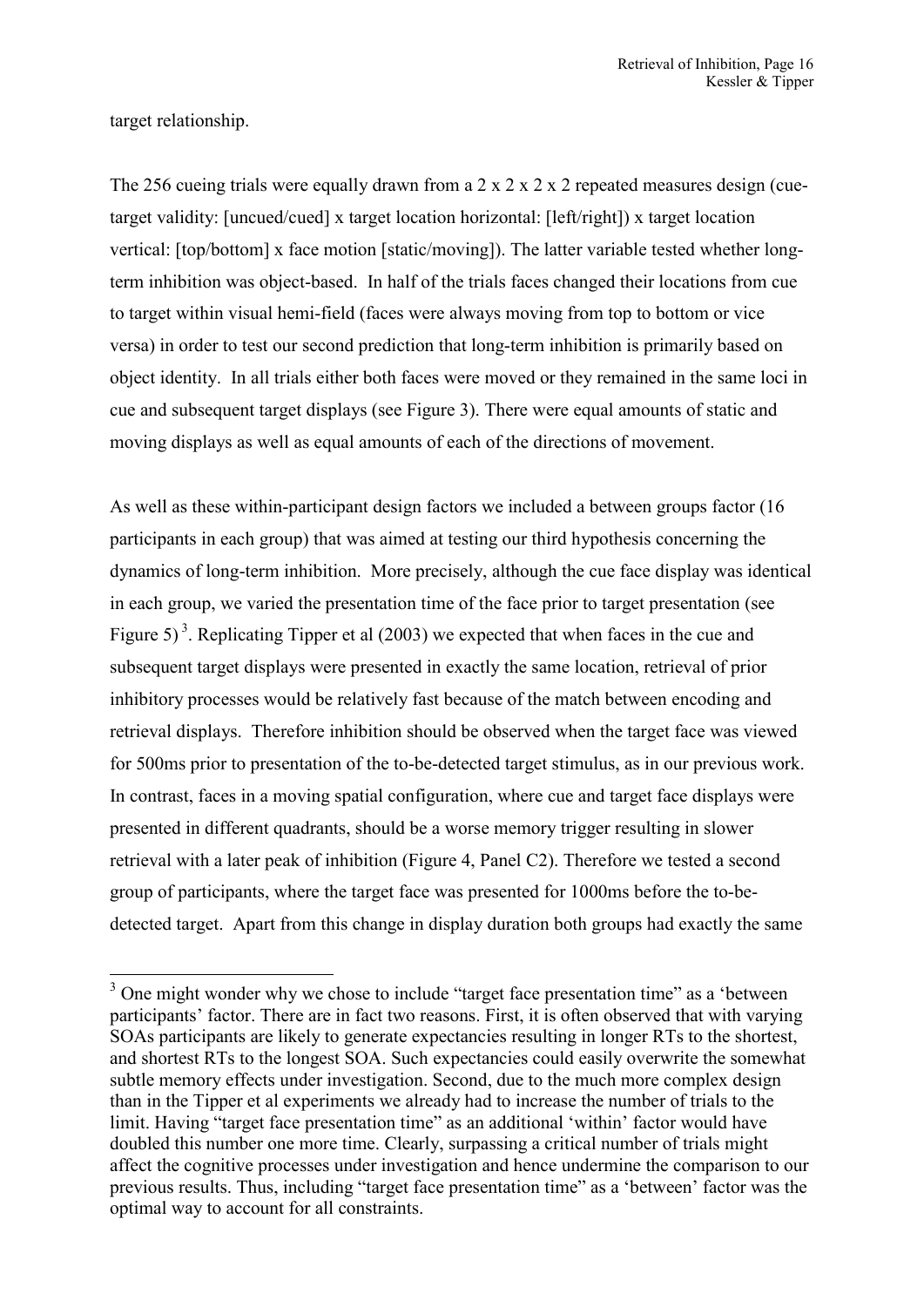conditions and stimuli.

For each of the experimental conditions, in half of the trials the target appeared on a face that was not previously cued (i.e., uncued), while in half the target appeared on a face that was previously cued (i.e., cued). An inhibition effect was defined to be present if reaction times in the cued trials were significantly slower than reaction times in the uncued trials.

*Procedure*. Participants sat before the monitor, with the keyboard in front of them, under dim lighting conditions. Each participant completed a practice session of 24 cue displays followed by 24 target displays. Testing of the subsequent experimental trials lasted approximately 60 minutes. After self-initiating a trial, a central white fixation cross appeared for 300ms, then the face display appeared for 1000ms, one face was overlaid by the cue signal for 200ms, and finally the original face display was seen for a further 300 msec (see Figure 5). There was 1000ms available for response from the onset of the cue signal. If one of the faces turned red, participants withheld response. If one of the faces turned green then participants were required to press the corresponding key. In these cueing displays 256 of the trials were red cues to-be-ignored, and 64 were green targets to-be-detected (catch trials).

On each trial there were two possible response keys corresponding to the positions of the two faces. Before every trial participants were instructed to position both index fingers above these keys. This instruction was a graphics display showing a picture of fingers on particular key locations depending upon the position of the up coming faces. As pointed out earlier, faces could be either at the top left and bottom right, as in Figure 3, or at the bottom left and top right. Before every trial participants were told where to expect the faces and where to position their fingers in order to press the key if the corresponding face turned green: On the top left/ bottom right trials they pressed the '7' key on the number pad with the left index finger if the top left face turned green, and they pressed the '3' key with the right index finger if the bottom right face became green. On the bottom left/ top right trials they pressed the '1' key on the number pad with the left index finger if the bottom left face turned green, and they pressed the '9' key with the right index finger if the top right face became green.

After responding, participants received auditory feedback for a correct or incorrect response. The target followed the cue after 4.3 minutes and 80 intervening face displays (note that the delay between a cue and a target also depends on the time the participant needs to self-initiate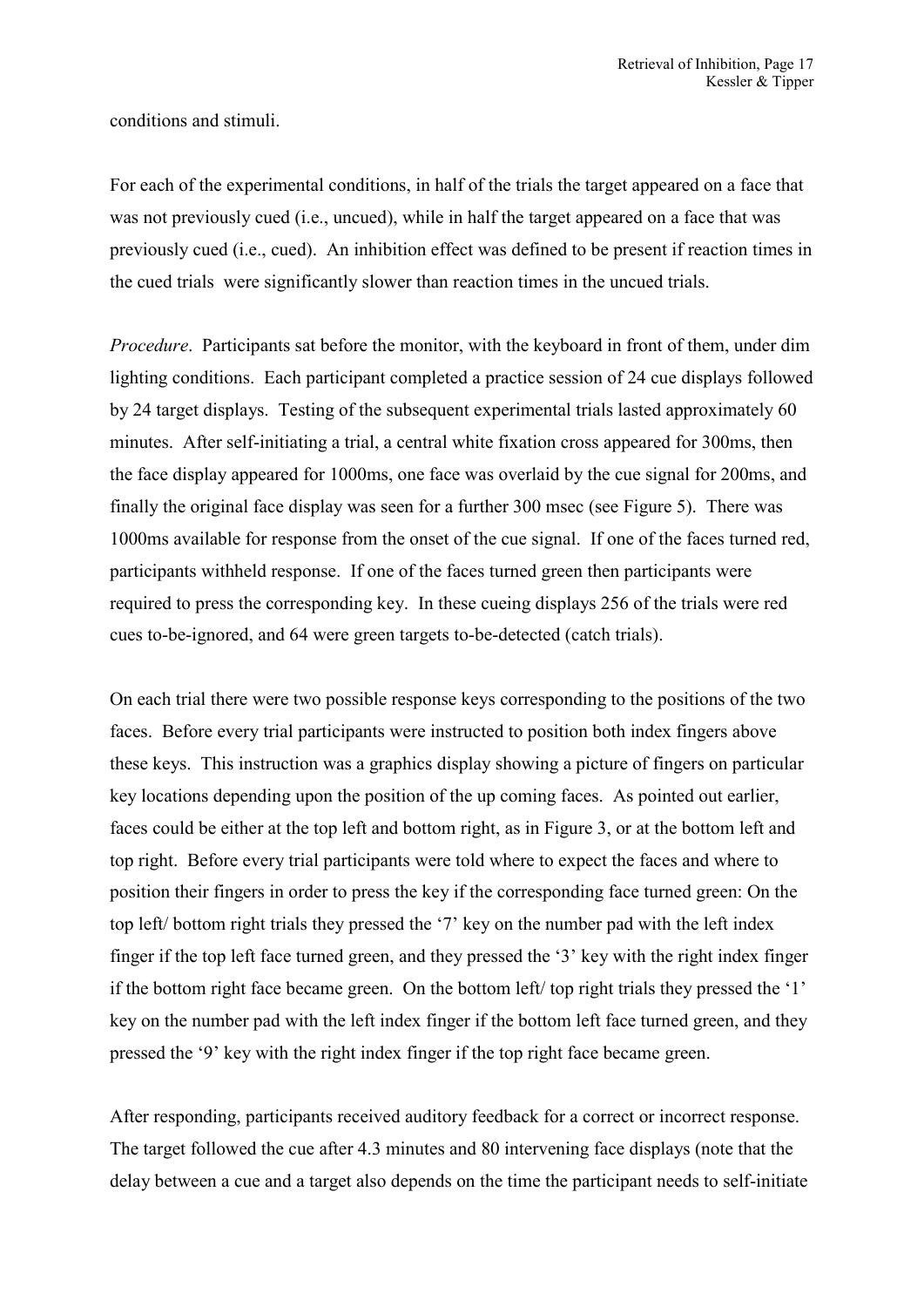each intervening trial, so 4.3 minutes is the group average). After a block of 80 cue trials, there was a 20 second break before the matched block of target trials was presented. These target displays were the same faces in the same order as viewed in cue trials. In one group of participants these subsequent target faces were presented for 500ms before the target, and in the other group they were presented for 1000ms. There were 4 sets of such paired cue block and subsequent target block of trials.

# Results & Discussion Experiment 2

The data from the catch trials were not analysed. Target detection RT data were analysed in a 5 way mixed design analyses of variances (ANOVA) in a 2 x 2 x 2 x 2 x 2 design. The within-participants factors were: cue-target validity: [uncued/cued], target location horizontal: [left/right]), target location vertical: [top/bottom], and face motion [static/moving]). The between participants factor was face display time prior to target presentation (500/1000ms). Mean target RTs and standard deviations are shown in Table 1. All inferential tests used a significance level of  $p<0.05$ .

Clearly this study is an extremely complex design. Therefore we focus our main analysis on the critical cue-target validity factor that reveals inhibition effects in an attempt to provide answers to our three critical issues (visual field effects, identity-based inhibition, and timecourse of retrieval). A variety of other main effects and interactions emerged from the 5-way ANOVA, and these are presented in Appendix A for the interested reader.

# Over-all RT Results concerning inhibition

As a first result regarding our investigations of the retrieval of inhibitory states we obtained an almost significant main effect of cue-target validity, cued trials being slower than uncued trials,  $F(1,30)=4.02$ ,  $p<0.054$ , showing a tendency for an over-all inhibition effect of about – 4ms (uncued-cued trials RT). However the effect of cue-target validity was modulated by horizontal target location, as suggested by a significant interaction of the two factors,  $F(1,30)=13.7$ ,  $p<0.001$ . This was mainly due to the fact that significant inhibition of -8.3ms showed up only in the left visual field  $(F(1,30)=17.7, p<0.01)$ . Therefore this provides an answer to our first issue: A clear replication of the Tipper et al (2003) RT data, where inhibition is only significant in the LVF.

(Table 1 about here)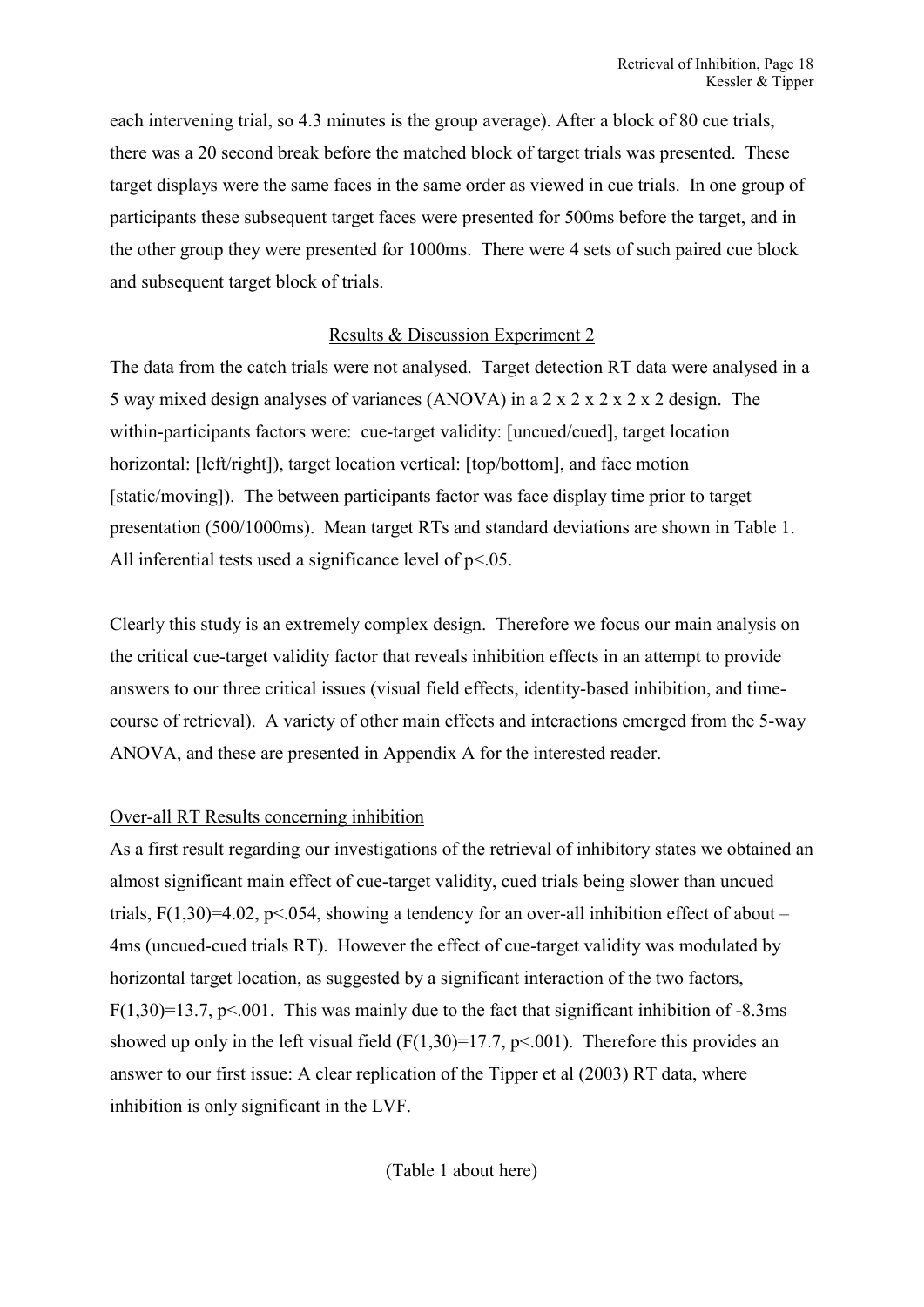Our predictions concerning the dynamics of long-term inhibition are supported by a three-way interaction (Figure 6) of cue-target validity (cued/uncued), face motion (static /move), and the duration of the retrieval cue (500/1000ms),  $F(1,30)=9.9$ ,  $p<01$ . As we predicted, when the cue and target displays are identical (static) retrieval of inhibition is fast and transient, being significant at 500ms ( $F(1,30)=11.4$ ,  $p<01$ ) but not at 1000ms retrieval cue duration. In contrast, when retrieval cues are less efficient because cue and target faces are presented in different locations (move condition), the opposite pattern is observed with no inhibition at the short (500ms) but inhibition at the long duration (1000ms).

# (Figure 6 about here)

Further analysis revealed a significant 4-way interaction between target validity (cued/uncued), vertical target location (top-bottom), face motion (static/rotate) and duration of the retrieval cue (500/1000ms),  $F(1,30)=5.2$ ,  $p<.05$ , as shown in Figure 7. According to this interaction, inhibition was only retrieved in the upper visual field. This is significant in the static displays with a short (500ms) duration of target face retrieval  $(F(1,30)=12.1, p<0.01)$ ; whereas with a long duration (1000 ms) inhibition is apparent only with moved faces, again in the upper hemi-field  $(F(1,30)=7.5, p<0.65)$ . This is exactly conforming to our hypotheses. First, the goodness of the retrieval cue (static vs. moving) indeed seems to play a major role in the dynamics of long-term inhibition. Second, the upper visual hemi-field seems to be sensitive to inhibitory face processing.

# (Figure 7 about here)

# RT Results for Static Face Configurations only.

In order to test more specifically our hypotheses about the impact of the four different display quadrants (top-left, top-right, bottom-left, bottom-right) we did an analysis of the static displays only. This was because in the moving displays visual quadrant is confounded by encoding of the cue and retrieval of the target displays. That is, because of the motion of face position between cue and target display, faces appear in all four quadrants. The settings for the ANOVA were the same as for the above analysis, apart from excluding face motion as a factor by having only the static configurations included.

(Figure 8 about here)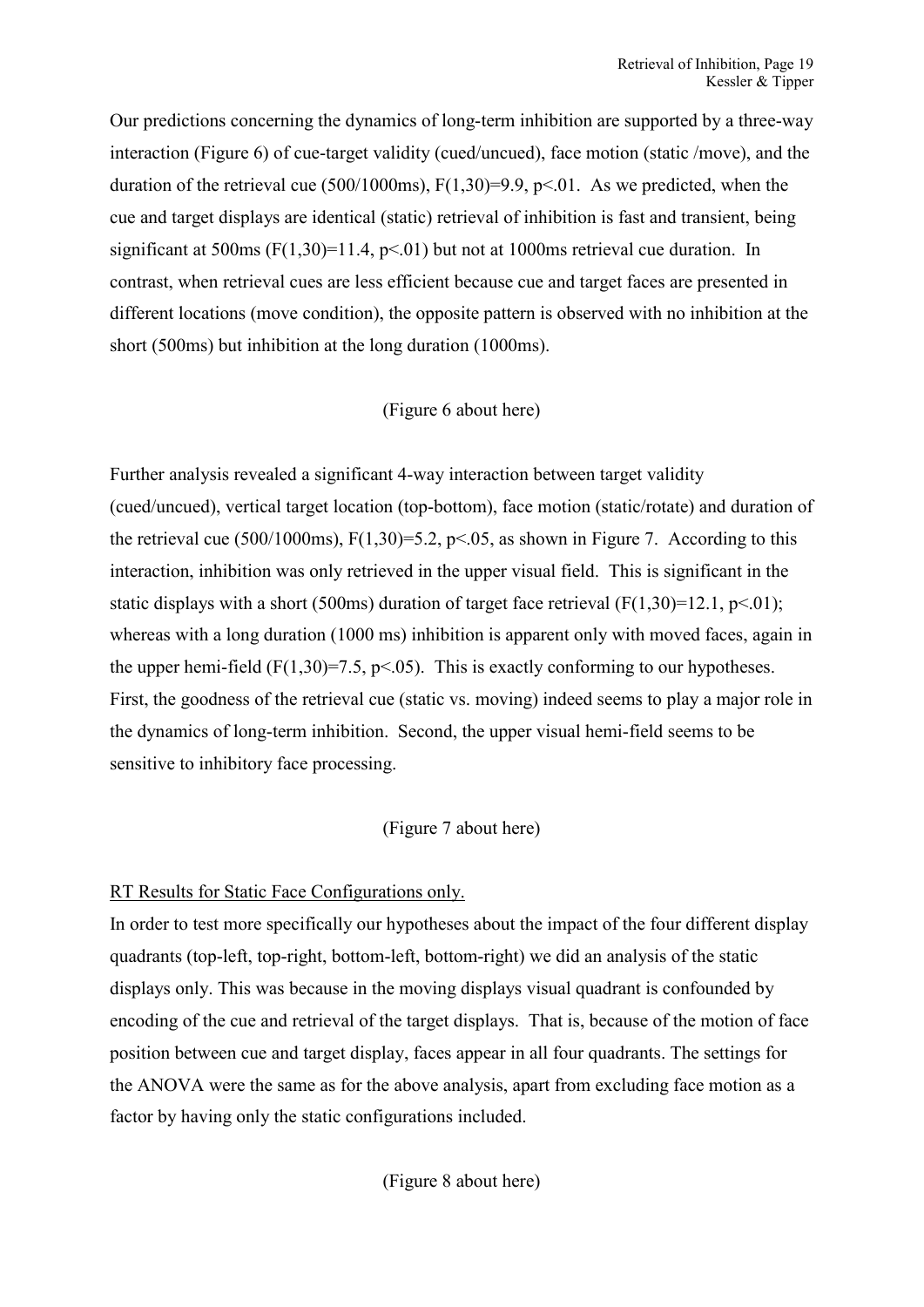With respect to inhibition effects, the main effect of cue-target validity was significant  $(F(1,30)=4.5, p<0.05)$ . However, there was also a significant interaction between cue-target validity and duration of the retrieval cue  $(F(1,30)=7.0, p<0.05)$ : Inhibition associated with static faces (-10.8ms RT effect = uncued-cued trials) was transient, only being observed with 500ms SOA between the retrieval cue and the target,  $F(1,30)=11.4$ ,  $p<01$ . This provides a clear answer to question three: retrieval of prior inhibitory states can be fast (within 500ms) and transient (declining to +1.2ms after 1000ms). Finally, the interaction between target validity, vertical target location, and horizontal target location turned out to be significant, F(1,30)=6.5, p<.05 (see Fig. 8). Of most relevance here is that this interaction was mainly due to a significant amount of inhibition associated with faces in the top-left quadrant  $(F(1,30)=14.6, p<.001)$ , whereas no significant effect of cueing validity could be observed for the other quadrants.

## RT Results for Moved Face Configurations only.

For moved faces the interaction of cue-target validity with horizontal target location reaches significance,  $F(1,30)=8.3$ ,  $p<0.1$ , due to a significant amount of inhibition (-7.8ms) on the left  $(F(1,30)=8.4, p<0.01)$  and a numerical positive cueing effect on the right  $(+4.2 \text{ms})$ . Therefore this result provides answers to our first two questions: inhibition is observed only in the left and not the right visual field (cf Tipper et al, 2003); and second, inhibition is observed when the face moves within a visual field (top to bottom or vice versa) between cueing and target presentation. The latter result confirms that inhibition is object-based, moving with an object (e.g., Tipper et al, 1991, 1994, 1999).

#### General Discussion

This research has investigated interactions between attention processes and memory. The core idea is that attentional processes acting on a stimulus, such as inhibition, can be encoded with the stimulus into long term memory. When the stimulus is re-encountered at a later time, prior processing episodes are retrieved, which mediates object recognition. Importantly, we argue that prior attentional states such as inhibition can also be reinstated. Such retrieval of inhibition facilitates behaviour over time, such as reactivating a search process that might have been interrupted previously.

In this article we have investigated further properties of these interactions between attention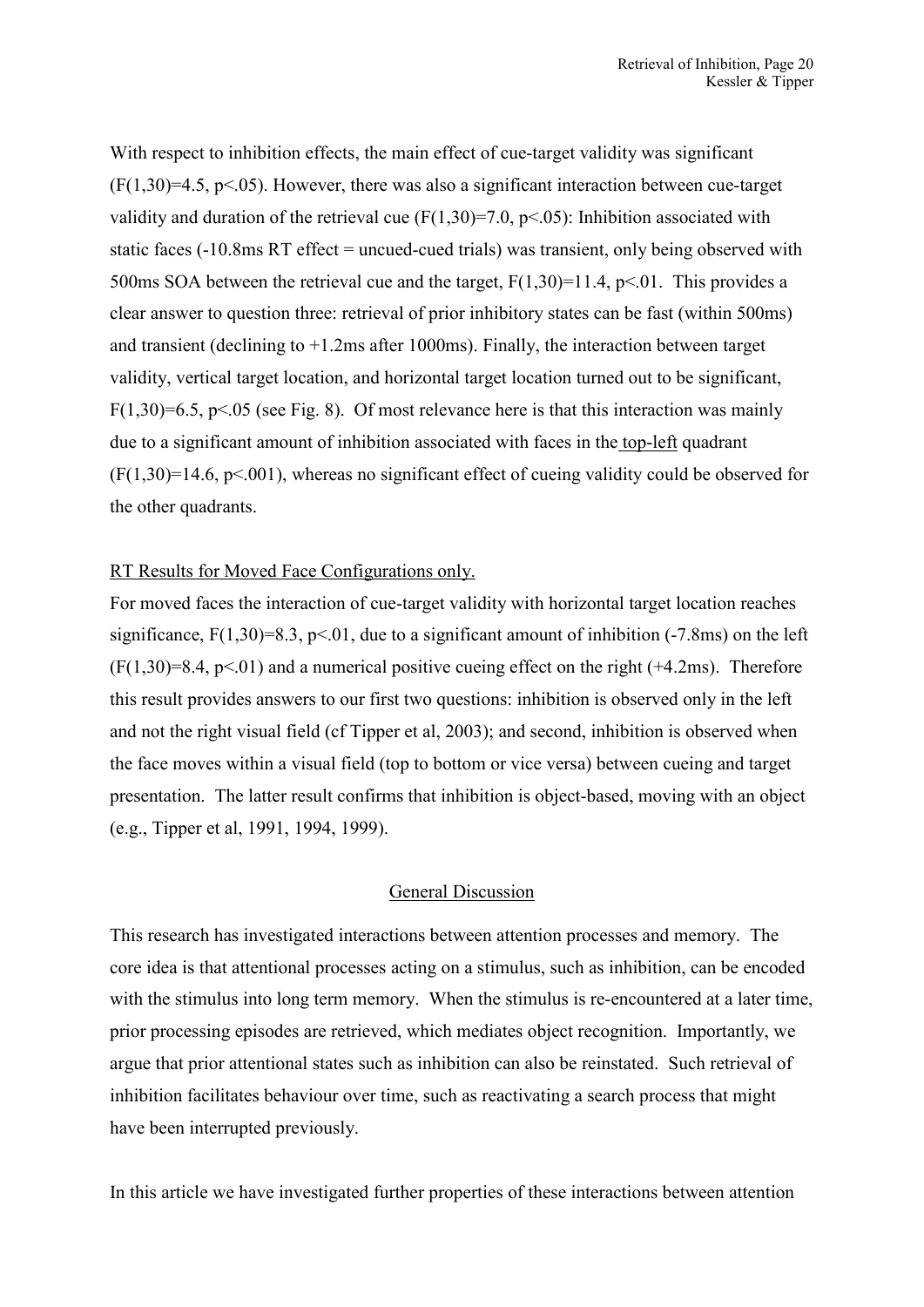processes and memory. In the first experiment we examined whether the prior effects of cueing an object could be consciously retrieved. That is, at a later time, could participants recall over which object the cue had been presented? Aside from revealing important properties of these long term cueing effects, this study enabled us to test between two alternative accounts of the cueing effects. In one account, the cue orients attention to one of the faces which results in deeper encoding and hence increased familiarity. When the faces are re-presented at a later time, participants might tend to detect targets faster on top of the more novel, unfamiliar face. This would then be the uncued face. In a free recall task, however, familiarity would provide a hint regarding which of the faces was previously cued. Hence, in such a task, responses will be biased to the cued face, as it has a more robust representation and therefore appears more familiar.

In sharp contrast, implicit retrieval of prior inhibitory states predicts the opposite pattern. Thus, upon re-presentation of the faces, prior inhibitory states associated with the cued face are retrieved. This would then bias orienting to the uncued face. Therefore participants would be more likely to report that the cue had in fact been presented on the uncued face, and hence make a significant amount of errors. This counter-intuitive result was in fact observed, supporting the notion that prior inhibitory states can be retrieved from memory, but knowledge of prior cueing is encoded implicitly.

One other result of note emerged from Experiment 1, and this was somewhat unexpected. Recall that in our previous study (Tipper et al, 2003, Experiment 1C), upon which Experiment 1 was modelled, clear hemisphere differences had been observed. That is, when RT to report location of the green target was measured, the inhibition effect was only observed for faces in the left visual field (LVF). In contrast, the bias to report that cues had been presented on uncued faces in Experiment 1 was equivalent for faces in the left and right visual field, although there was a numerical trend to recall faces on the left more often. It is possible that the hemisphere effects observed in Tipper et al (2003) are not very robust and hence are not always replicated. On the other hand it might be the case that the two measures of prior cueing (memory recall and RT to detect targets) have different levels of sensitivity. Thus, the former memory/recall task might be more sensitive, due to deeper processing of the faces ("On top of which face was the colour cue?") while the RT measure (to green super-imposed targets) might only detect prior effects of cues when conditions are optimal for automatic face encoding and retrieval. Therefore optimal face processing in the LVF is because faces are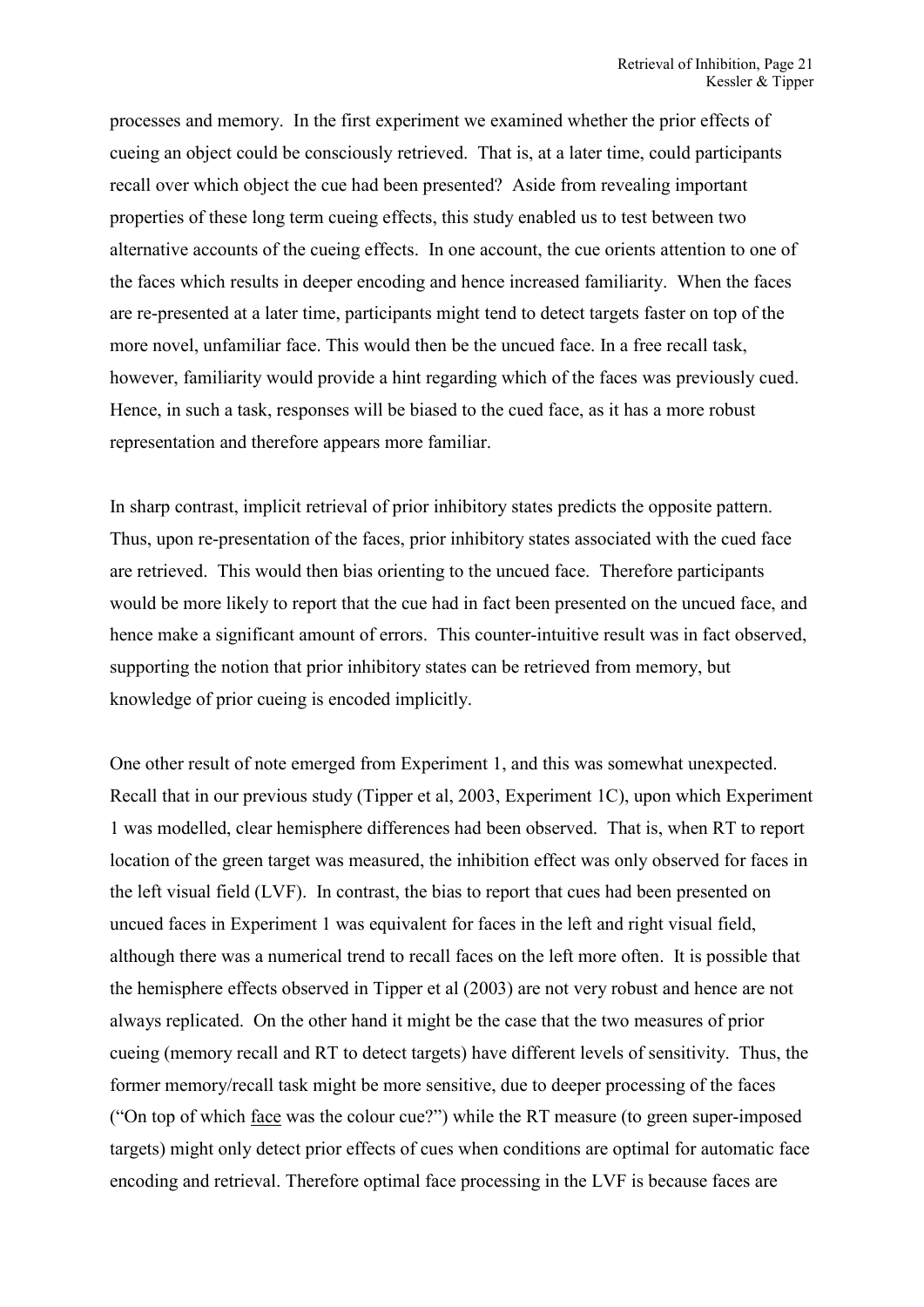better encoded and retrieved when processed directly by the right hemisphere (e.g. Farah, 1990; Gilbert & Bakan, 1973; Kanwisher et al., 1997; McCarthy et al., 1997; Michel, Poncet & Signoret, 1989; Moscovitch, Winocur & Behrmann, 1997; Ricciardelli, Ro, & Driver, 2002). This in turn seems to be especially true if face stimuli are processed as wholes - like in our case - and not as parts (Rossion et al., 2000). The current work has replicated and extended this finding.

In our previous work (experiment 1a in Tipper et al., 2003) we observed only a small trend for visual field biases over the short term (1800ms SOA), although hemisphere differences in inhibition have been observed in other studies. However, the left-right visual field effects were much more dramatic and highly consistent when we examined the retrieval of inhibition over longer intervals. As noted previously, the long-term inhibition effects are reliant on retrieval of prior processing of objects. Thus any biases in the processing system that enable more efficient encoding and retrieval of a stimulus will aid the retrieval of the inhibitory attention/response states associated with the stimulus.

As reviewed above, there is clear evidence for biased face processing in the right cortical hemisphere. However, other structures involved in the encoding/retrieval aspects of Episodic Memory (EM) also show such biases. For example, Burgess (2002), Brewer et al. (1998), and Cansino et al. (2002), have argued that the hippocampus might be a physiological structure mediating episodic memory (EM). In line with this assumption O'Reilly, Braver and Cohen (1998) included a sub-network in their connectionist model that parallels the hippocampal structure and, most important, this sub-network learns new patterns, by "taking snapshots" of the entire activation pattern in the rest of the network and by storing them as episodes. Such "snapshots" could represent the state of attentional networks whilst encoding a stimulus. Concerning hemisphere differences, the right hippocampus seems to be more clearly involved in the encoding and retrieval of objects in a spatio-temporal context as shown, for example, by Smith & Milner (1981) with respect to patients with right hippocampal lesions and by Cansino et al. (2002) by means of fMRI.

Our new hypothesis concerning visual fields was that inhibitory states would be more easily retrieved in the upper than in the lower visual field. This was based on the work of Previc (1990; Previc & Blume, 1993) who proposed that upper fields projected more to the object recognition systems of the temporal lobe, while lower fields project to the vision-for-action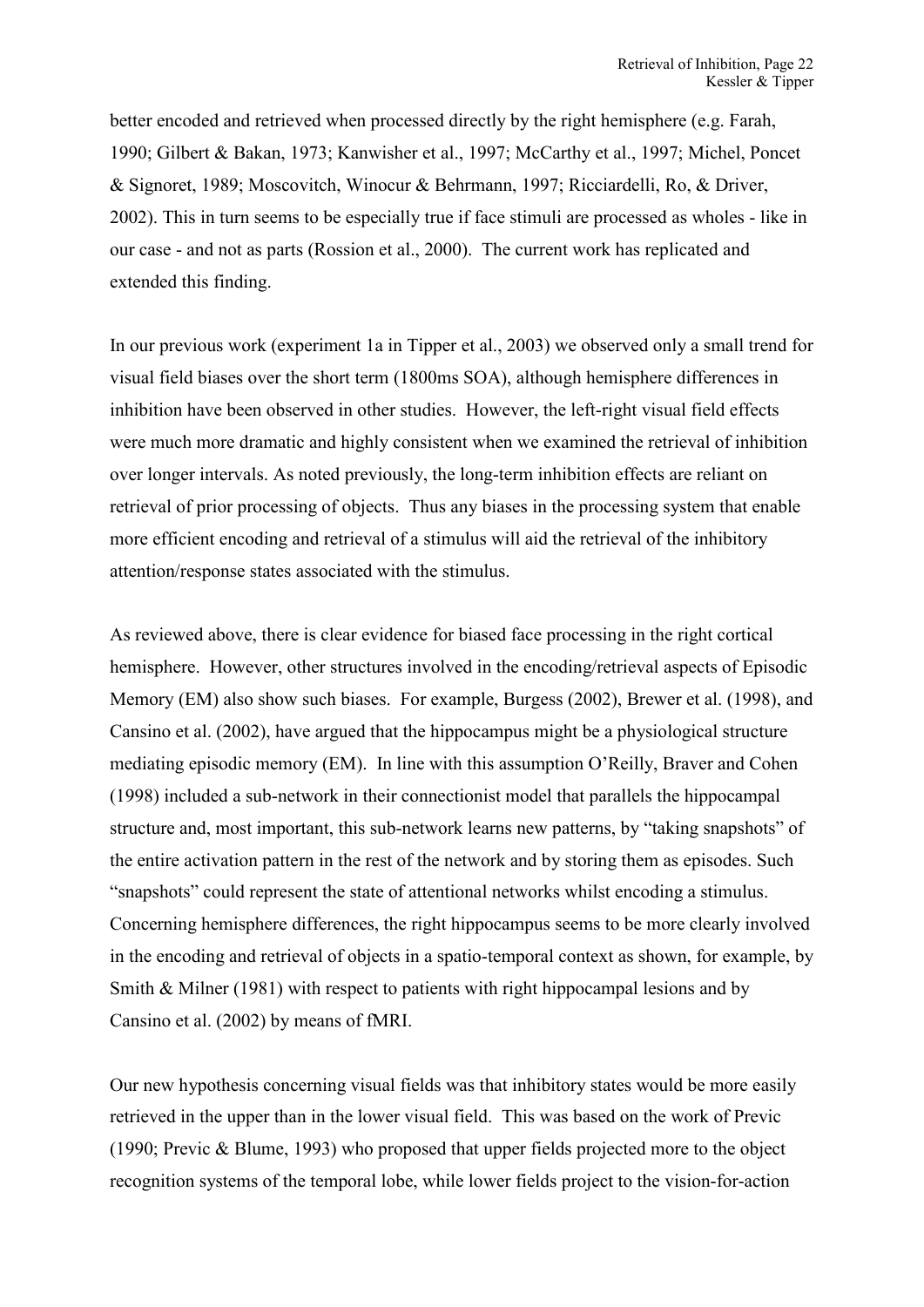systems of the parietal lobe. Previous work has indeed shown that when objects are cued, inhibition is significantly larger in the upper visual field (van Schie, 2002); and that search for face stimuli is faster in the upper field (e.g., Fecteau et al, 2000). Such findings predict that inhibition in our studies should also be larger in the upper-field, and indeed this was confirmed. Analysis of the static displays enabled us to get an even clearer picture of these field effects. This showed that the long-term inhibition effects could be quite spatially specific, in that they were confined to the top-left quadrant, where upper and left biased effects combined. Recent research has also highlighted the importance of visual field effects (e.g., Handy, Grafton, Shroff, Ketay, & Gazzaniga, 2003). This work examined how the implicit recognition of an object's motor affordances biases visual attention. They observed field and quadrant biases, where significant effects were observed in the lower-right visual field for example, as predicted by the hypothesis of greater links between lower visual field and parietal cortex (Previc, 1990).

Concerning a possible explanation of these visual quadrant effects, one can assume that the visual field effects are mediated by a larger size and a higher specificity of the neural populations in the ventral stream of the right hemisphere dedicated to the processing of these face stimuli. It can be argued that this efficient encoding results in a higher salience of the stimulus in the respective physiological subsystems. However, it should be noted that these visual field effects need not be fixed and invariant. Although the efficiency of neural encoding may bias processing of one face over another, certain experimental contexts and procedures may reverse such biases, as demonstrated in Tipper et al (2003, Experiment 2).

The second issue engaged in Experiment 2 concerned whether the inhibition evoked by the cue was indeed associated with the face upon which it was superimposed. The demonstration of long-term inhibition in our previous work (Tipper et al., 2003) suggested that inhibition was primarily associated with object identity, because the location of the items didn't change over all the intervening trials between cue and target (48 intervening trials in experiment 1b and 96 in experiment 1c). Therefore retrieval is very unlikely to be based on location-based frames, because pure locations do not provide any discriminative information between two separate episodes. Rather, retrieval of specific face identity must be necessary.

Therefore our second hypothesis was that inhibition was identity-based. If it was indeed the case that inhibition was associated with the identity of the face, then it should have been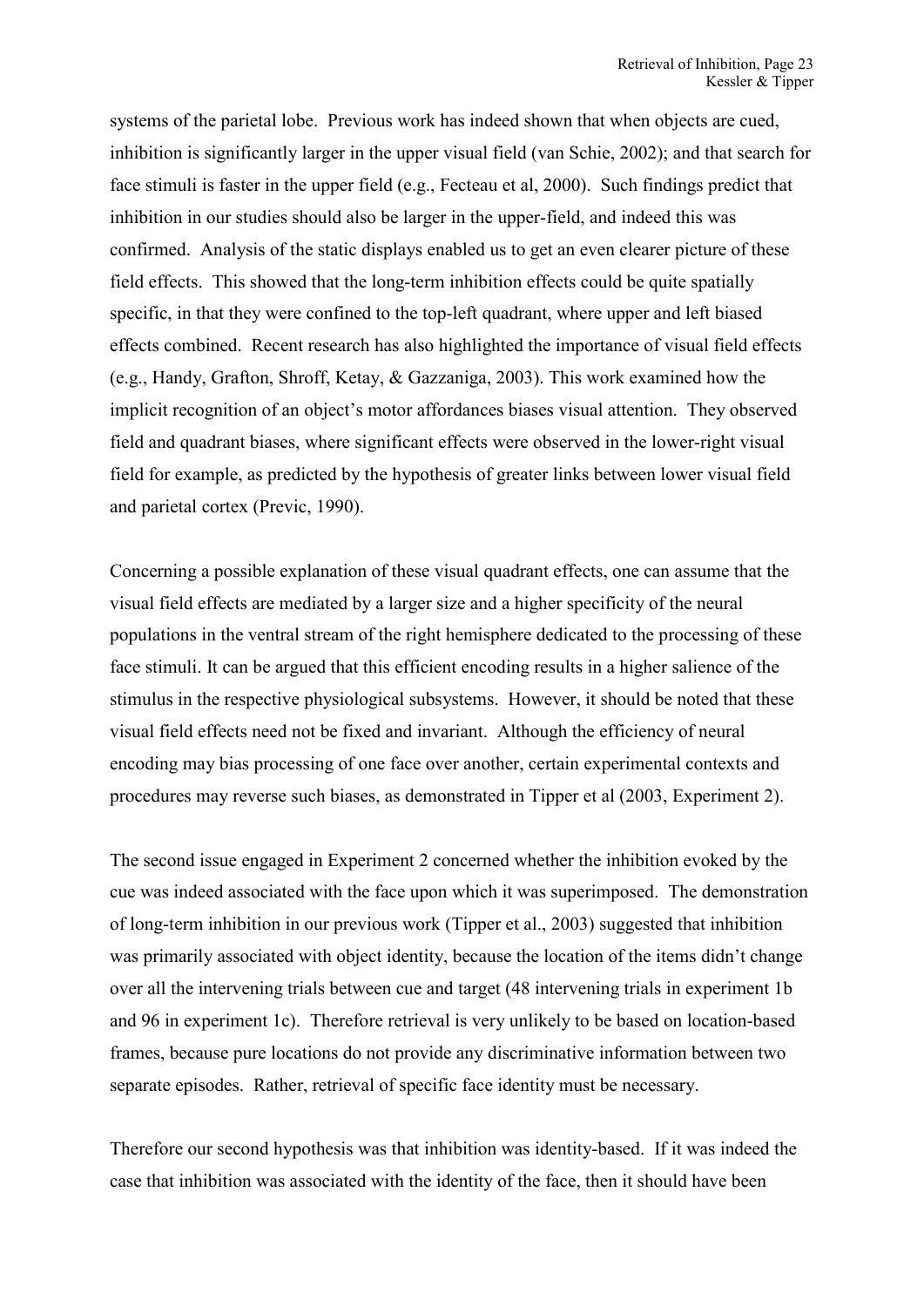possible to observe long-term inhibition even with changed locations. This is precisely the result we obtained: Even if face locations are changed between cue and target we do get significant long-term inhibition in the left visual field and numerical facilitation in the right visual field, exactly replicating our previous RT results with static, horizontally aligned face stimuli (Tipper et al., 2003).

Although we have confirmatory results for our second hypothesis, it should nevertheless be noted that in the situation where faces are presented in different loci between cueing and retrieval displays, retrieval is expected to be less efficient. The spatial configuration of the faces on the screen is changed, so we postulated a less complete match between past (cueing) and present (target retrieval) displays. Less efficient and hence slower retrieval, combined with the idea that retrieved inhibitory states would be transient, led to our third hypothesis concerning memory dynamics.

As sketched out in Figure 4, we have been attempting to demonstrate how transient inhibitory states can be encoded with the representation of an object. In our view inhibition is exerted by activated units that have inhibitory connections to other units in a network (see Houghton & Tipper, 1994 for a connectionist implementation of such an account). These activated inhibitory units are part of the over-all pattern of active units that represent the entire object and they can therefore be part of the pattern encoded into episodic memory. If an appropriate retrieval cue enters the system then a pattern matching process is started automatically in the episodic memory module that results in a "recall" of the initial episode if a match can be established. Obviously this pattern matching procedure is essential for the success of retrieval. This might result in a complete mismatch with no episode being retrieved at all or in a slower retrieval process depending on the goodness of the retrieval cue. In our case we expected moved faces to slow down retrieval, but we didn't expect retrieval to be completely disrupted, because this would have contradicted hypothesis 2.

With a successful match, the initial episode is recalled, and the inhibition is therefore reinstated as well. Note that once the inhibitory units get re-activated, their activational state again decays transiently over time (Figure 4, Panel D). Additionally we assumed that during memory encoding/retrieval information always gets degraded to a certain extent, resulting, in our case, in less retrieved inhibition that will decay relatively rapidly. This transient inhibitory state after retrieval contrasts with inhibition at the time of cueing, which appears to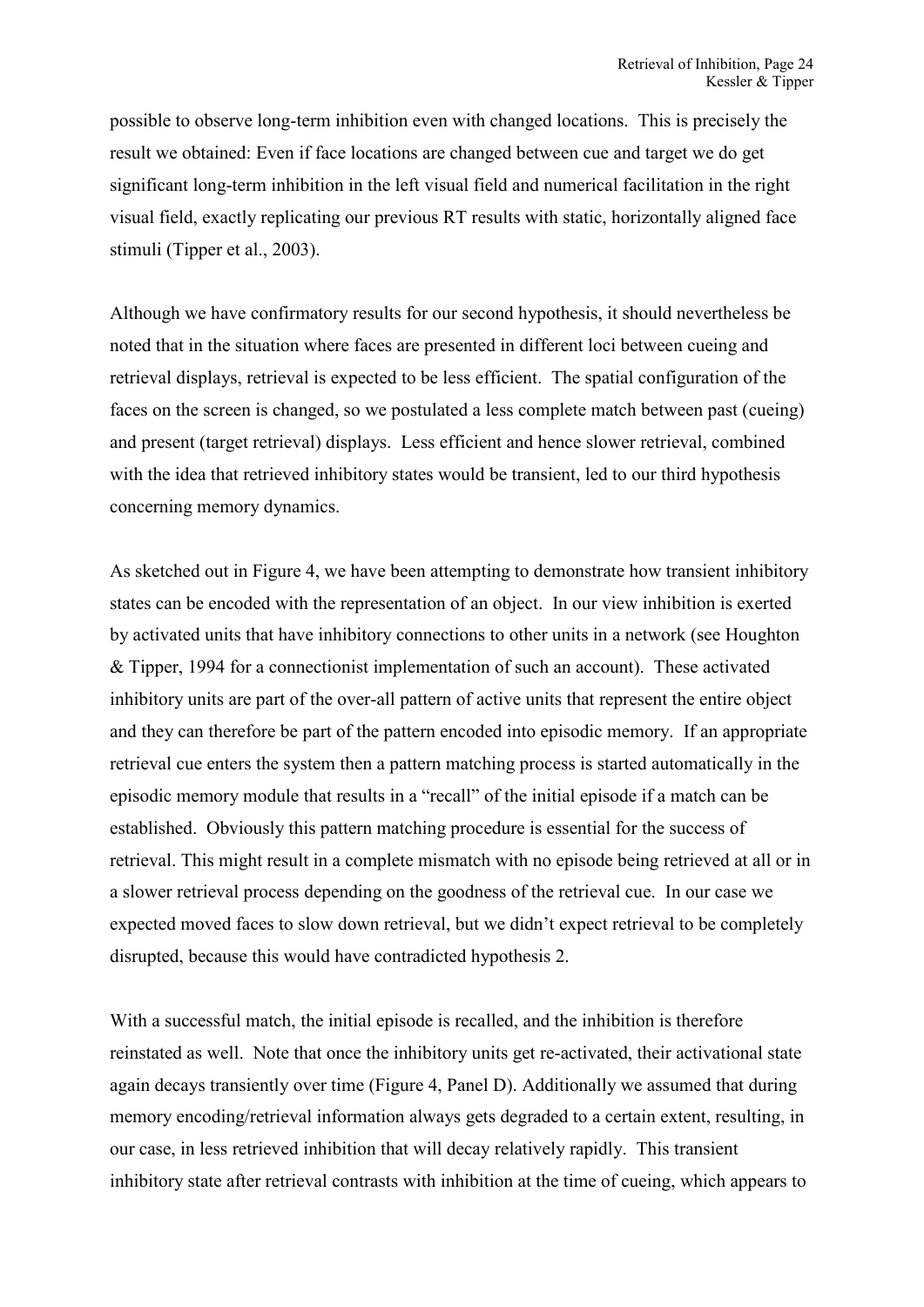be more stable (e.g., Paul & Tipper, 2003). We therefore predicted that after retrieval, attention is more likely to briefly orient to the uncued face, but shortly after this, attention is likely to have moved to a new state. This should interact with the speed of retrieval in the following way: First, highly matched and thus rapid retrieval with static faces should produce an early peak of inhibition, but this should also be accompanied by an early decay of inhibition. Second, less matched and thus slower retrieval with moved faces should produce a later peak and a later decay of inhibition. Again, this is precisely the result we obtained.

The simplest possible architecture for such an episodic memory (EM) sub-network that takes "snapshots" as proposed by the O'Reilly et al model could be an auto-associative network as described by Rumelhart & McClelland (1986) in their early PDP work. Several other candidate architectures have been proposed since then, some of which are computationally more powerful (e.g., Pollack, 1990; Elman, 1990) and/or physiologically more plausible (e.g. O'Reilly et al. 1998; O'Reilly & Munakata, 2000). Our main concern here is to point out that episodic memory (EM) may work in a very simple but at the same time very general way. An auto-associative network is trained or designed to associate patterns to themselves, which in turn can be used to recover the entire pattern from a partial input of the initial pattern (Rumelhart & McClelland, 1986, p. 55). The less complete the input is, the longer the recovery process takes, or it may even fail (see Rumelhart & McClelland, 1982 for a letter recognition network as an example). These features make sense for a model of EM, because an already stored episode can be retrieved by having only a partial pattern of the initial episode as input (retrieval cue). Additionally, such a recovery process can easily account for our finding that the speed of episodic retrieval directly depends on the goodness (completeness) of the retrieval cue (cue and target faces in the same or different loci).

Thus we are actually postulating two sorts of dynamics. First, the time at which inhibition is retrieved will be determined by the match between encoding and retrieval states. Second, once retrieved, inhibition is relatively transient, as attention moves to new states. Both of these ideas are supported by the data: Good match between cue and target displays, where the face displays are identical, results in early appearing inhibition (500ms SOA) that is transient and not observed shortly afterwards (1000ms SOA). The opposite pattern of delayed retrieval of inhibition is observed when the cue and target do not exactly match, in that the face stimuli are presented in different loci.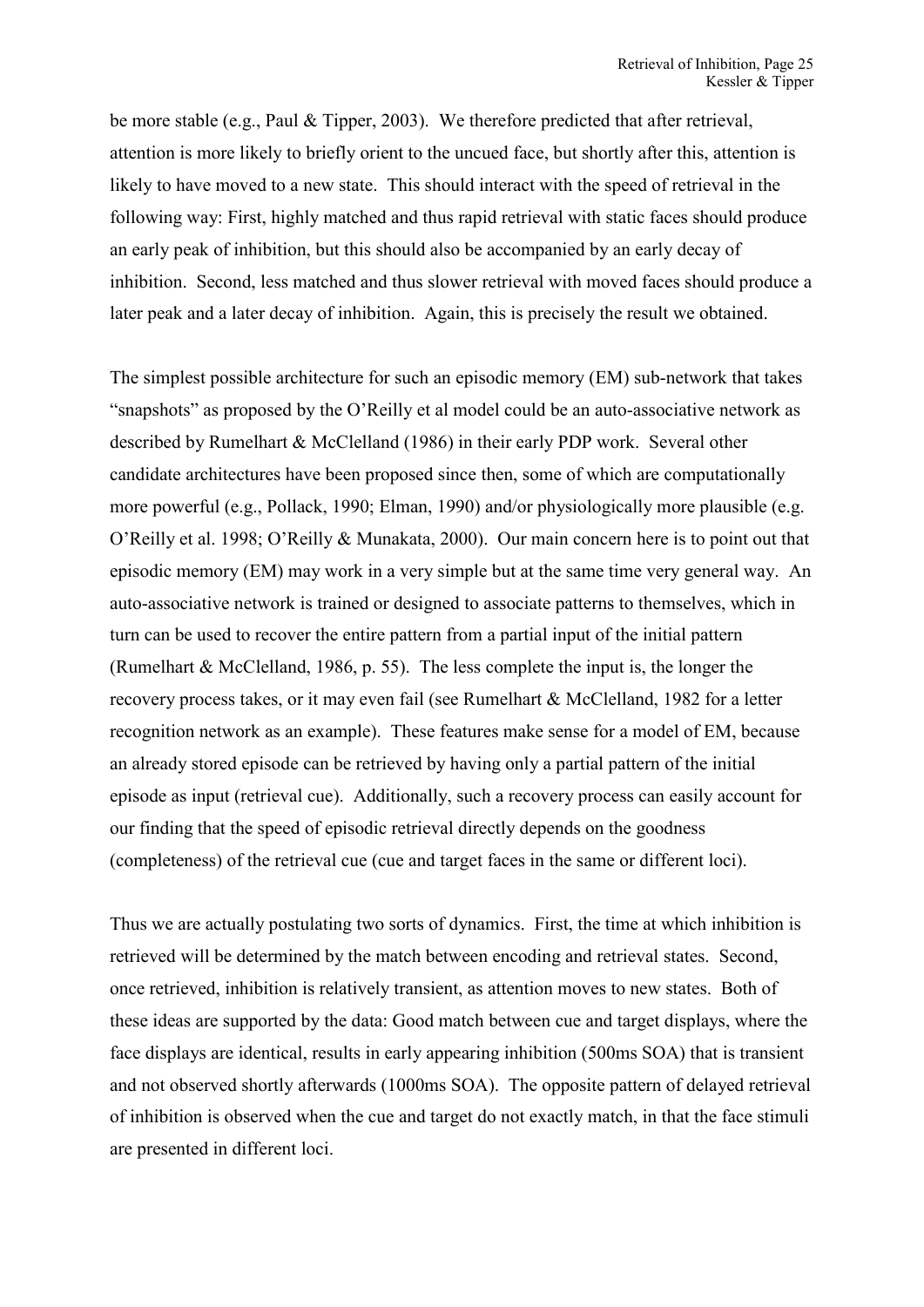In conclusion, our data clearly show that the retrieval of inhibitory states can be observed in certain circumstances, and that retrieval of prior cueing processes appears to be implicit, in that participants have no conscious recall of where the cue had been presented. Furthermore, when RT to detect targets is the dependent measure, long-term inhibition can only be detected in optimal face processing circumstances, i.e., when faces are encoded and retrieved via presentation to the LVF. The work has also demonstrated that there may also be upper and lower visual field asymmetries. That is, inhibition is more likely to be retrieved when faces are presented in the upper visual field. Indeed the most robust effects (in static conditions) are observed when left and upper biases are combined in the upper-left quadrant of the display. Finally, this study has attempted for the first time to investigate the time course of retrieval of prior inhibitory states. Clearly our conclusions concerning, for example the time-course of retrieval of inhibition, are tentative at this stage, and certainly need further study to confirm and extend these observations. Of particular importance, the relationship between the longterm and short-term cueing effects need to be identified. We believe our studies reflect longterm IOR effects, but acknowledge that this remains an open issue.

### Acknowledgements:

This research was supported by the Biotechnology & Biological Sciences Research Council Grant 5/S1355. We would like to thank Sarah Grison for helpful comments and Sarah Brand, Helen Morgan, Laura Purdy, & Sharon Whittaker for assistance with data collection.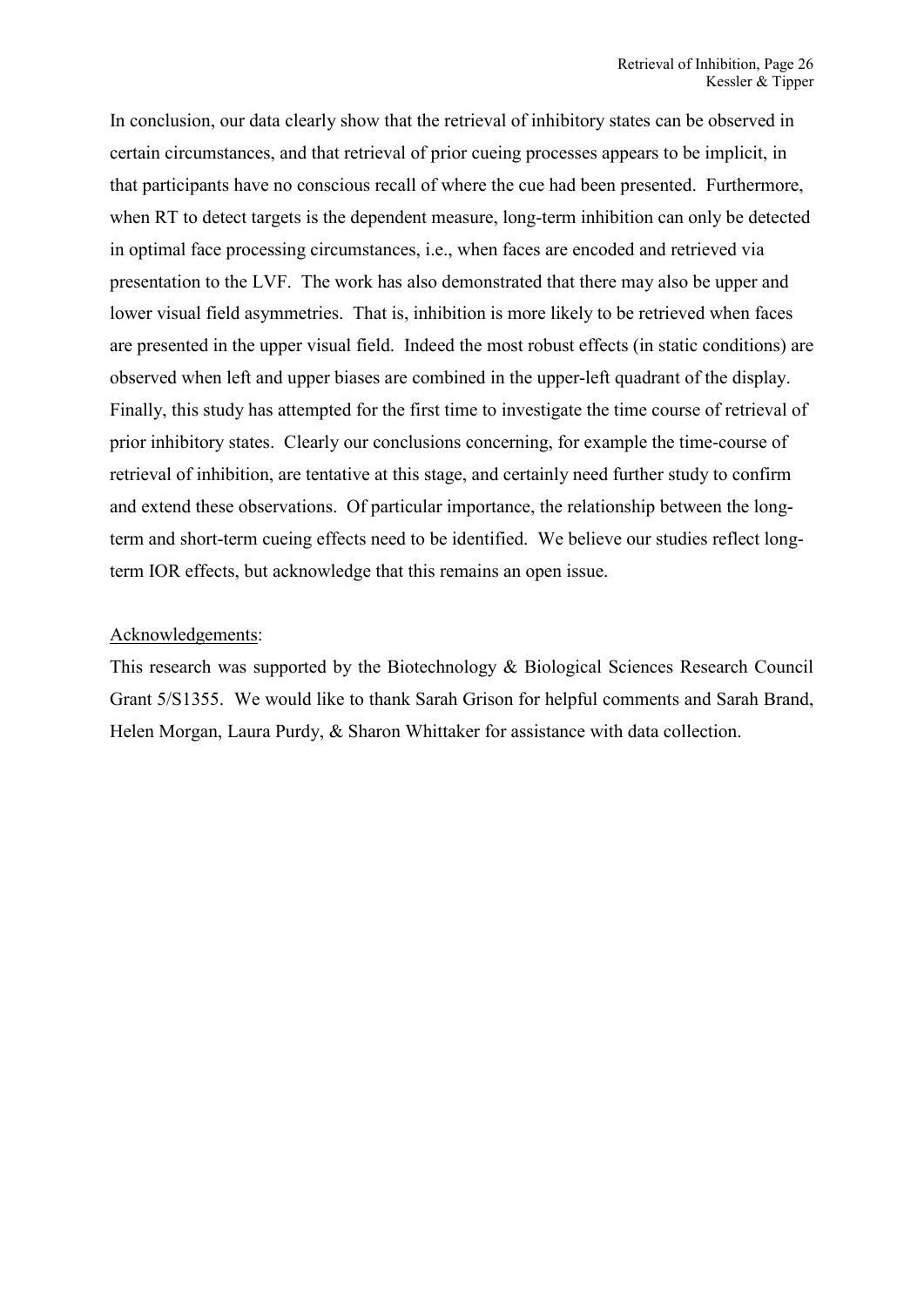#### References:

Art Explosion 250,000 [CD-ROM]. (1995). Calabasas, CA: Nova Development Corporation.

Behrmann, M., Zemel, R. S. & Mozer, M. C. (1998). Object-based attention and occlusion: Evidence from normal participants and a computational model. Journal of Experimental Psychology: Human Perception and Performance, 24, 1011-1036.

Berlucchi, G., Aglioti, S., & Tassinari, G. (1997). Rightward attention bias and left hemisphere dominance in a cue-target light detection task in a collosotomy patient. Neuropsychologia, 35, 941-952.

Brewer, J. B., Zhao, Z., Desmond, J. E., Glover, G. H. & Gabrieli, J. D. E. (1998). Making memories: brain activity that predicts how well visual experience will be remembered. Science: 281, 1185-1187.

Burgess, N. (2002). The hippocampus, space, and viewpoints in episodic memory. The Quarterly Journal of Experimental Psychology, 55A, 1057-1080.

Cansino, S., Maquet, P., Dolan, R. J. & Rugg, M. D. (2002). Cerebral Cortex Mon, 12, 1047-3211.

Cauquil, A. S., Edmonds, G. E., Taylor, M. J. (2000) Is the face-sensitive N170 the only ERP not affected by selective attention? Neuroreport, 11, 2167-2171.

Critchley, H, Daly, E, Phillips, M, Brammer, M, Bullmore, E, Williams, S, Van Amelsvoort, T, Robertson, D, David, A, Murphy, D. (2000). Explicit and implicit neural mechanisms for processing of social information from facial expressions: A functional magnetic resonance imaging study. Human Brain Mapping, 9, 93-105.

Damasio, A. R. & Damasio, H. (1983). The anatomic basis of pure alexia. Neurology, 33, 1573-1583.

DeSchepper, B., & Treisman, A. (1996). Visual memory for novel shapes: Implicit coding without attention. Journal of Experimental Psychology: Learning, Memory, and Cognition, 22, 27-47.

Downing, P; Liu, J; Kanwisher, N (2001). Testing cognitive models of visual attention with fMRI and MEG. Neuropsychologia, 39, 1329-1342.

Egly, R., Driver, J. & Rafal, R. D. (1994). Shifting visual attention between objects and locations: Evidence from normal and parietal lesion subjects. Journal of Experimental Psychology: General, 123, 161-177.

Eimer, M. (2000). The face-specific N170 component reflects late stages in the structural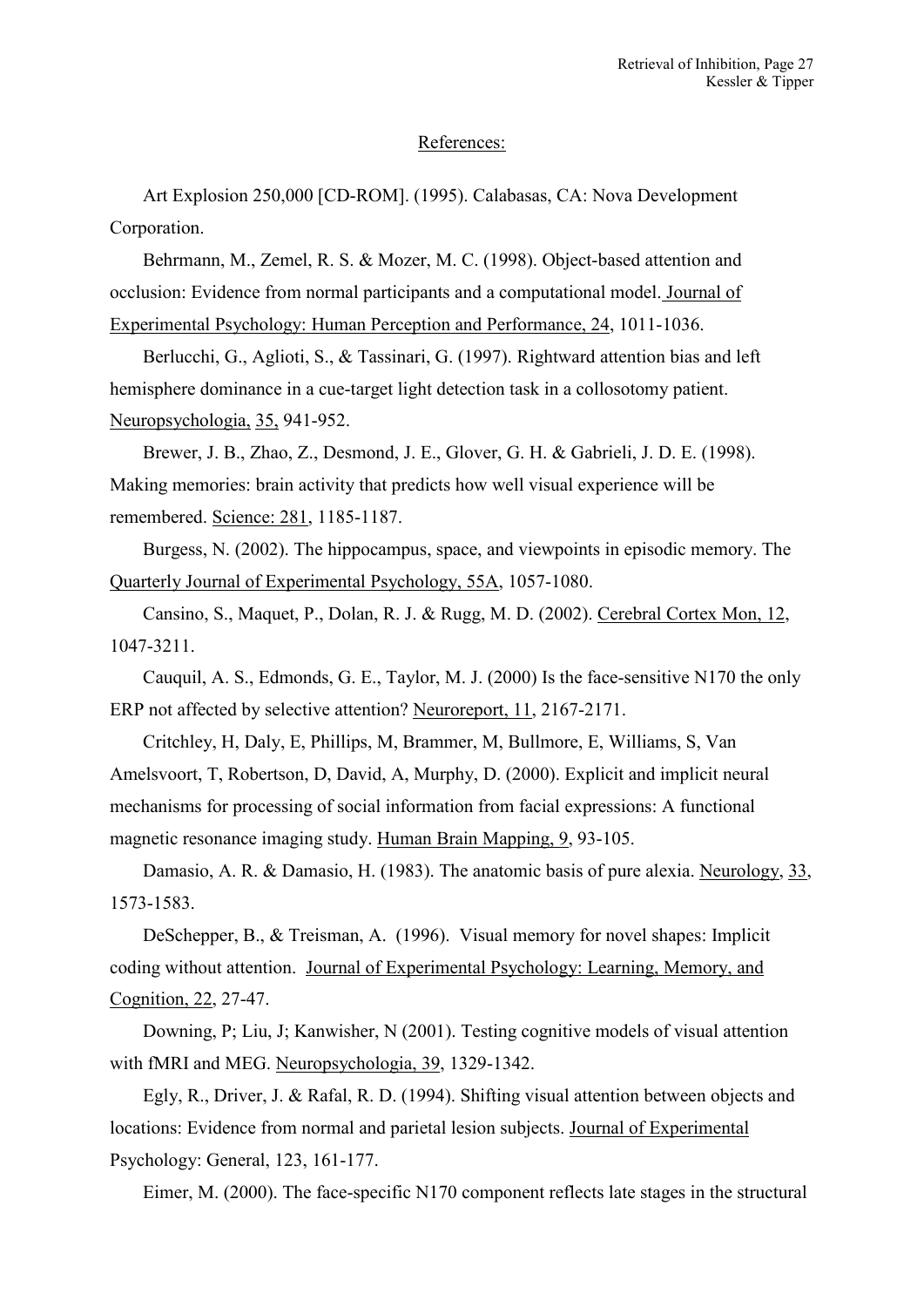encoding of faces. Neuroreport, 11, 2319-2324.

Elman, J. L. (1990). Finding Structure in Time. Cognitive Science, 14, 179-211

E-Prime, Beta 5.0 [Programming Software]. (2001). Pittsburgh, PA: Psychology Software Tools.

Farah, M. J. (1990). Visual Agnosia: Disorders of Object Recognition and what they tell us about Normal Perception. MIT Press: Cambridge, Mass.

Farah, M. J., Wilson, K. D., Drain, M. & Tanaka, J. N. (1998). What is "special" about face processing? Psychological Review, 105, 482-489.

Fecteau, J. H., Enns, J. T. & Kingstone, A. (2000). Competition-induced visual field differences in search. Psychological Science, 11, 386-393.

Fellerman, D. J. & & van Essen, D. C. (1991). Distributed hierarchical processing in the primate cerebral cortex. Cerebral Cortex, 1, 1-47.

Gattass, R. & & Gross, C. G. (1981). Visual topography of striate projection zone (MT) in posterior superior temporal sulcus of the macaque. Journal of Neurophysiology, 46, 621- 638.

Gilbert, C. & Bakan, P. (1973). Visual asymmetry in perception of faces.

Neuropsychologia, 11, 355-362.

Gloning, K. & Quatember, R. (1966). Methodischer Beitrag zur Untersuchung der Prosopagnosie. Neuropsychologia, 4, 133-141.

Goldsmith, M. (1998). What's in a location? Comparing object-based and space-based models of feature integration in visual search. Journal of Experimental Psychology: General, 127, 189-219.

Grison, S., Paul, M. A., Kessler, K., & Tipper, S. P. (in prep.). Inhibition of object identity in inhibition of return: Implications for encoding and retrieving inhibitory processes.

Handy, T. C., Grafton, S. T., Shroff, N. M., Ketay, S., & Gazzaniga, M. S. (2003). Graspable objects grab attention when the potential for action is recognized. Nature Neuroscience, 6, 421-427.

Handy, T. C., Jhha, A. P., Kingstone, A., & Mangun, G. R. (1995). Attentional hemisphere asymmetries in chronometric analysis of inhibition of return. Paper presented at the 25th Annual Meeting of the Society for Neuroscience, San Diego, CA.

Houghton, G. & Tipper, S. P. (1994) A model of inhibitory mechanisms in selective attention. In D. Dagenback and T. Carr (Eds) Inhibitory Mechanisms of Attention, Memory and Language (pp 53-112)*.* San Diego (Florida): Academic Press.

Humphreys, G. W. & Riddoch, M. J. (1993). Interaction between space-based and object-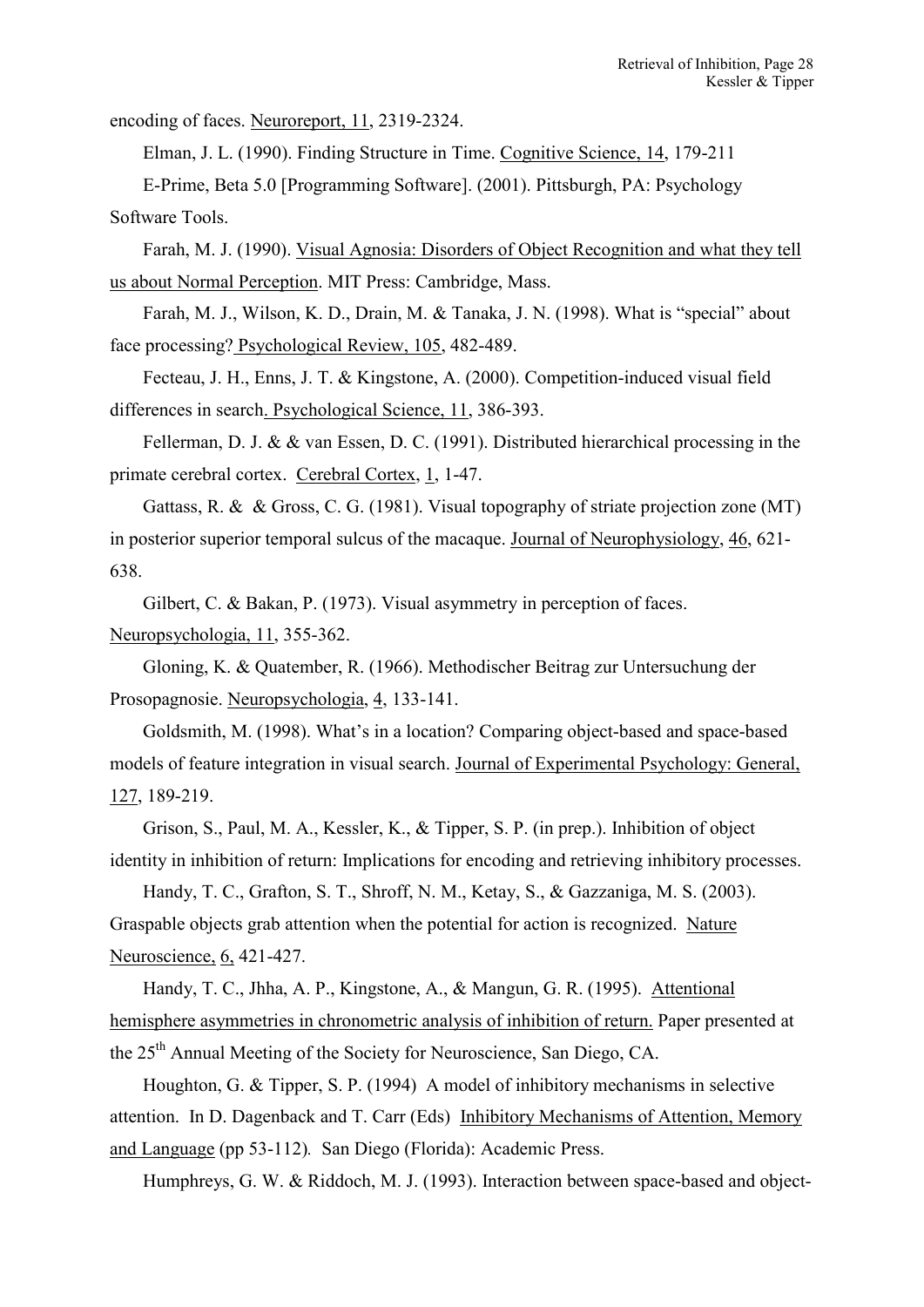based systems revealed through neuropsychology. In D. E. Meyer & S. Kornblum (Eds.), Attention and Performance XIV: Synergies in experimental psychology, artificial intelligence, and cognitive neuroscience (pp. 143-162).

Kanwisher, N., McDermott, J., & Chun, M. M. (1997). The fusiform face area: a module in human extrastriate cortex specialized for face perception. The Journal of Neuroscience, 17, 4302-4311.

Klein, R. M. & Taylor, T. L. (1994). Categories of cognitive inhibition with reference to attention. In D. Dagenback & T. H. Carr (Eds.), Inhibitory Processes in Attention, Memory and Language. San Diego (Florida): Academic Press.

Lavie, N., Ro, T., & Russell, C. (2003). The role of perceptual load in processing distractor faces. Psychological Science, 14, 510-515.

Liu J., Higuchi M., Marantz A., & Kanwisher N. (2000). The selectivity of the occipitotemporal M170 for faces. Neuroreport, 11, 337-341.

Maunsell, J. H. R. & Newsome, W. T. (1987). Visual processing in monkey extrastriate cortex. Annual Review of Neuroscience, 10, 363-401.

McCarthy, G., Puce, A., Gore, J. C. & Allison, T. (1997). Face-specific processing in the human fusiform gyrus. Journal of Cognitive Neuroscience, 9, 605-610.

McDonald, J. W., Ward, L. M., & Kiehl, K. A. (1999). An event-related brain potential study of inhibition of return. Perception & Psychophysic, 61, 1411-1423.

Michel F., Poncet M. & Signoret J. L. (1989). Are the lesions responsible for prosopagnosia always bilateral? Rev Neurol (Paris), 145, 764-70. French.

Milliken, B., Tipper, S. P., Houghton, G., & Lupianez, J. (2000). Attending, ignoring and repetition: On the relationship between negative priming and inhibition of return. *Perception & Psychophysics*, 62, 1280-1296

Moscovitch, M., Winocur, G. & Behrmann, M. (1997). What is special about face recognition? Nineteen experiments on person with visual object agnosia and dyslexia but normal face recognition. Journal of Cognitive Neuroscience, 9 555-604.

Nelson, E., Early, T. S., & Haller, J. W. (1993). Visual attention in obsessive-compulsive disorder. Psychiatry Research, 49, 183-196.

O'Reilly, R. C., Braver, T. S. & Cohen, J. D. (1998). A biologically based computational model of working memory. In A. Miyake & P. Shah (Eds.), Models of Working Memory (pp. 375-411). Cambridge (UK): University Press.

O'Reilly, R. C. & Munakata, Y. (2000). Computational explorations in cognitive neuroscience: Understanding the mind by simulating the brain. Cambridge (Mass): The MIT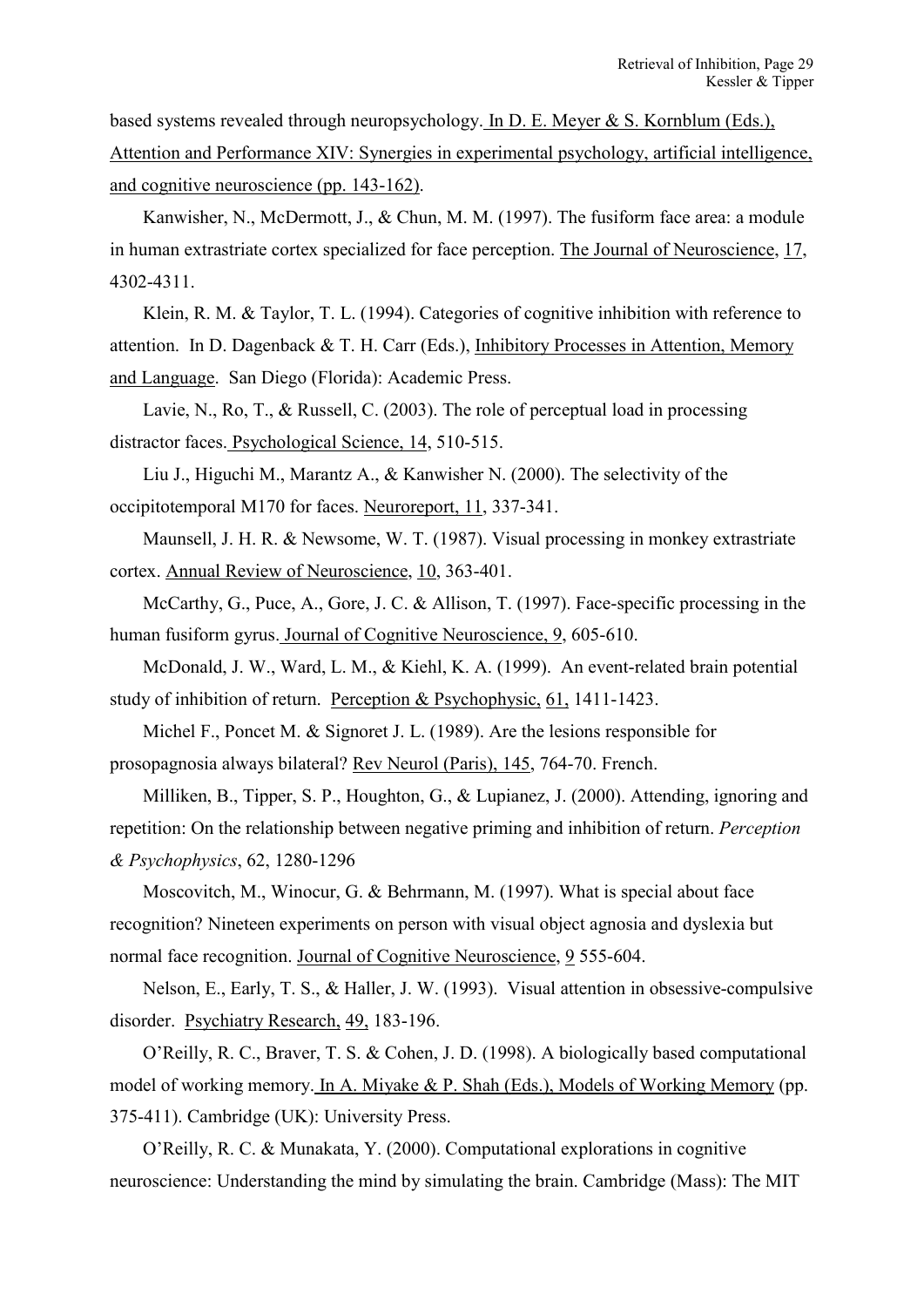Press.

Paul, M. & Tipper, S. P. (2003). Object-based representations facilitate memory for inhibitory processes. Experimental Brain Research, 148, 283-289.

Pollack, J.B. (1990). Recursive Distributed Representations. Artificial Intelligence, 46, 77-105.

Posner, M. I., & Cohen, Y. (1984). Components of visual orienting. In H. Bouma & D. Bouwhuis (Eds.), Attention and performance X: Control of language processes, pp. 531-556, Hillsdale, NJ Erlbaum.

Posner, M. I, Rafal, R. D., Choate, L. S., & Vaughan, J. (1985). Inhibition of return: Neural basis and function. Cognitive Neuropsychology, 2, 211-228.

Previc, F. H. (1990). Functional specialisation in the lower and upper visual fields in humans: Its ecological origins and neurophysiological implications. Behavioral and Brain Sciences, 13, 519-575.

Previc, F. H. & Blume, J. L. (1993). Visual search asymmetries in three-dimensional space. Vision Research, 33, 2697-2704.

Rafal, R. D., Calabresi, P., Brennan, C. & Sciolto, T. (1989). Saccade preparation inhibits reorienting to recently attended locations. Journal of Experimental Psychology: Human Perception and Performance, 15, 673-685.

Ricciardelli, P., Ro, T., & Driver, J. (2002). A left visual field advantage in perception of gaze direction. Neuropsychologia, 40, 769-777.

Rossion, B., Dricot, L., Devolder, A., Bodart, J-M., Crommelinck, M., de Gelder, B. & Zoonties, R. (2000). Hemispheric asymmetries for whole-based and part-based face processing in the human fusiform gyrus. Journal of Cognitive Neuroscience, 12, 793-802.

Rumelhart, D. E. & McClelland, J. L. (1982). An interactive activation model of context effects in letter perception. Part2: The contextual enhancement effect and some extensions of the model. Psychological Review, 89, 60-94.

Rumelhart, D. E. & McClelland, J. L. (1986). Parallel distributed processing: Explorations in the microstructure of cognition. Cambridge (Mass): MIT Press.

Samuel, A. G. & Kat, D. (under review). Inhibition of Return: A meta-analysis of its time-course, and an empirical test of its temporal and spatial properties.

van Shie, H. (2002). Visual Semantics. Groningen Dissertations in Linguistics. ISSN 0928-0030

Smith, M. L. & Milner, B. (1981). The role of the right hippocampus in the recall of spatial location. Neuropsychologia, 19, 781-793.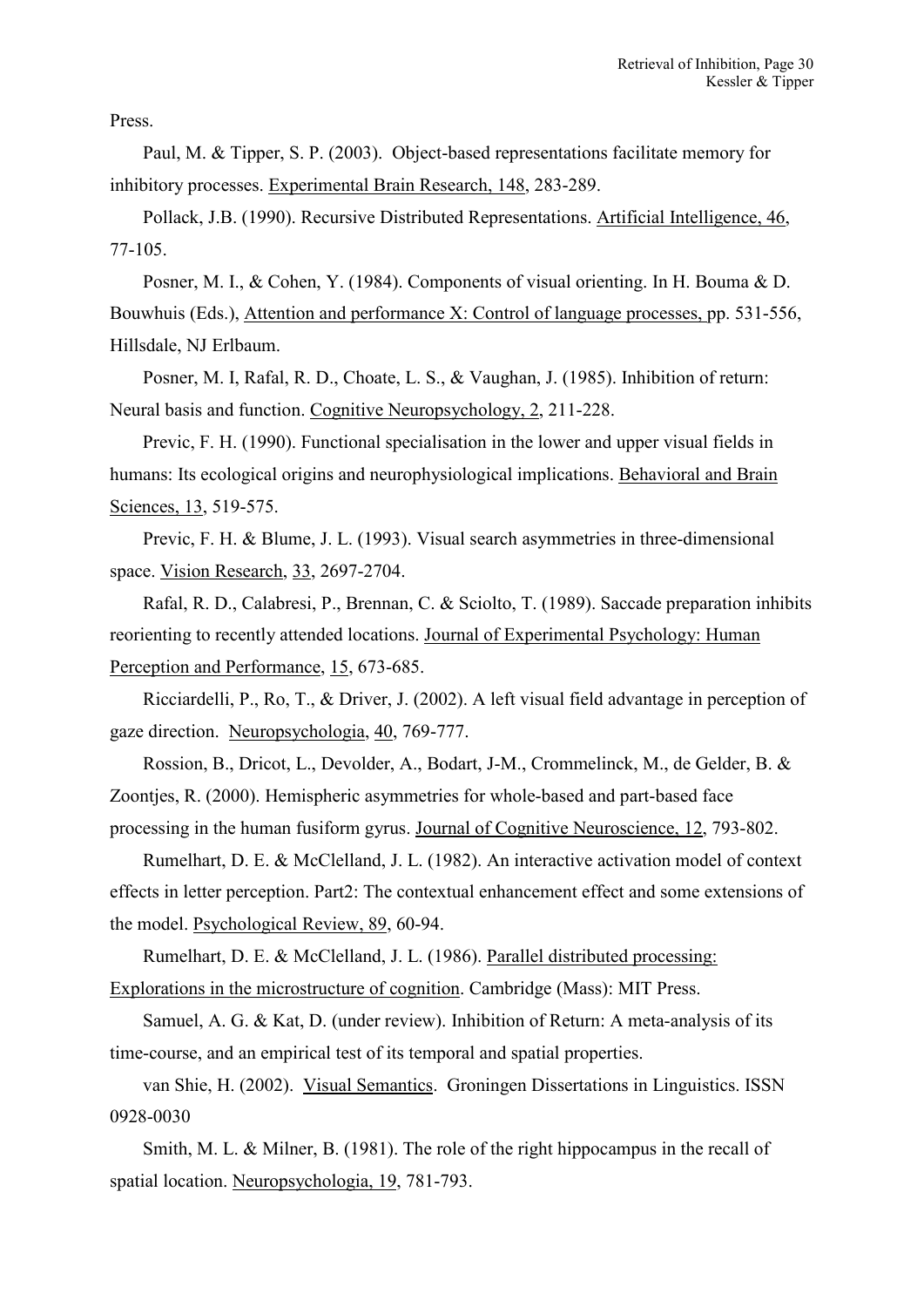Tipper, S. P., Driver, J., & Weaver, B. (1991). Object-centred inhibition of return of visual attention. Quarterly Journal of Experimental Psychology: Human Experimental Psychology, 43A, 289-298.

Tipper, S. P. Grison, S. & Kessler, K. (2003). Long-Term Inhibition of Return of Attention. Psychological Science, 14, 19-25.

Tipper, S. P., Brehaut, J. & Driver, J. (1990). Selection of moving and static objects for the control of spatially directed action. Journal of Experimental Psychology: Human Perception and Performance, 16, 492-504.

Tipper, S. P., Jordan, H., & Weaver, B. (1999). Scene-based and object-centered inhibition of return: Evidence for dual orienting mechanisms. Perception and Psychophysics, 61, 50-60.

Tipper, S. P., Weaver, B., Jerreat, L. M., & Burak, A. L. (1994). Object-based and environment-based inhibition of return of visual attention. Journal of Experimental Psychology: Human Perception and Performance, 20, 478-499

Tulving, E. (1972). Episodic and semantic memory. In E. Tulving & W. Donaldson (Eds.), Organization of memory (pp. 381-403). San Diego (CA): Academic Press.

White, M. (1995). Preattentive analysis of facial expressions of emotion. Cognition  $\&$ Emotion, 9, 439-460.

White, H., Marks, W. & Wilkinson, G. (2001, November). Spatial and semantic inhibition of return: Individual differences related to attention deficit hyperactive disorder. Poster presented at the annual meeting of the Psychonomic Society, Orlando, FL.